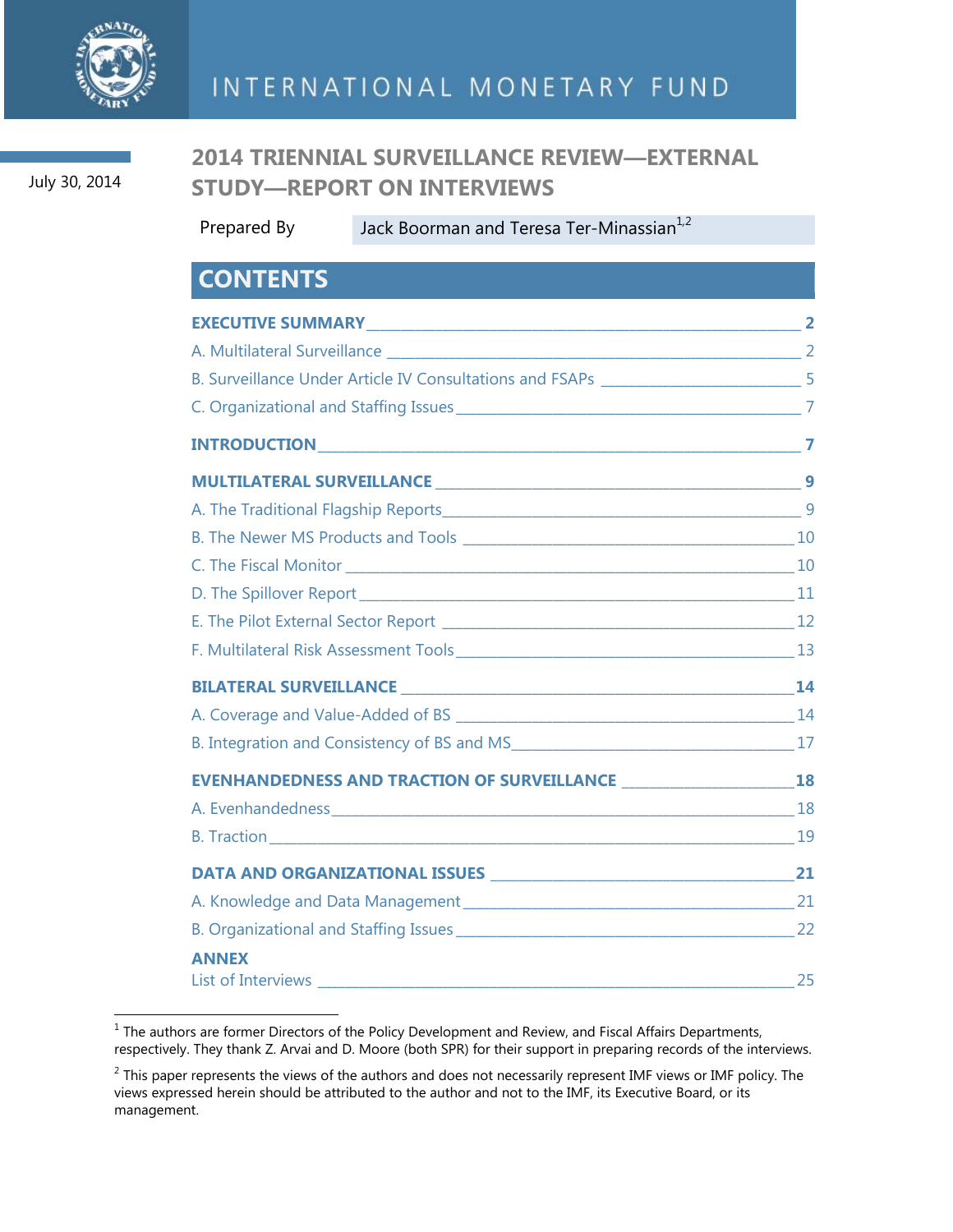# **EXECUTIVE SUMMARY**

1. This paper reports the main findings of a set of structured interviews conducted by the authors with country authorities, financial market participants, and IMF staff, on the implementation of the reforms to IMF surveillance initiated by the 2011 Triennial Surveillance Review (TSR). These reforms called for increasing the focus of surveillance on: (i) interconnectedness; (ii) risk assessments; (iii) financial stability; (iv) external stability and sustainability; and (v) traction.

2. Steps to date to implement the reforms have included: the adoption by the IMF's Executive Board in 2012 of the Integrated Surveillance Decision (ISD); a generalized use in surveillance activities of risk assessments for individual countries and the global economy; the adoption of a Financial Surveillance Strategy;<sup>3</sup> strengthening the tools to assess balance of payments stability and sustainability; and steps aimed at increasing the traction of surveillance.<sup>4</sup>

3. In a nutshell, the interviews suggested that the thrust of these reforms is generally endorsed by country authorities, market participants and most IMF staff. There is also broad recognition that significant progress has already been made in implementing many of the reforms. However, further progress is seen to be needed, in particular in:

- Strengthening the tools of analysis of policy spillovers, macro-financial linkages, risk assessment, and external sector assessments;
- More closely integrating, and strengthening the synergies between bilateral and multilateral surveillance; and
- Increasing the value added—and the traction—of bilateral surveillance for a broader range of member countries.

4. Unless additional staff resources are provided, these objectives will need to be addressed in an environment of significantly constrained budgets, in all likelihood requiring difficult managerial decisions on priorities, procedures, resource allocation, and generation of appropriate incentives. The authors hope that this report can provide useful background for such decision-making.

## **A. Multilateral Surveillance**

5. The above-mentioned reforms have led to a further expansion of the scope and instruments of multilateral surveillance (MS), which had already been underway since the onset of the global financial crisis in 2008–09. This expansion has been reflected in a number of developments, including: a further strengthening of the two traditional flagship reports, the World Economic

<sup>&</sup>lt;u>a</u><br><sup>3</sup> See <u>The IMF's Financial Surveillance Strategy</u>, IMF 2012.

 $<sup>4</sup>$  See Sect. I of the paper for details.</sup>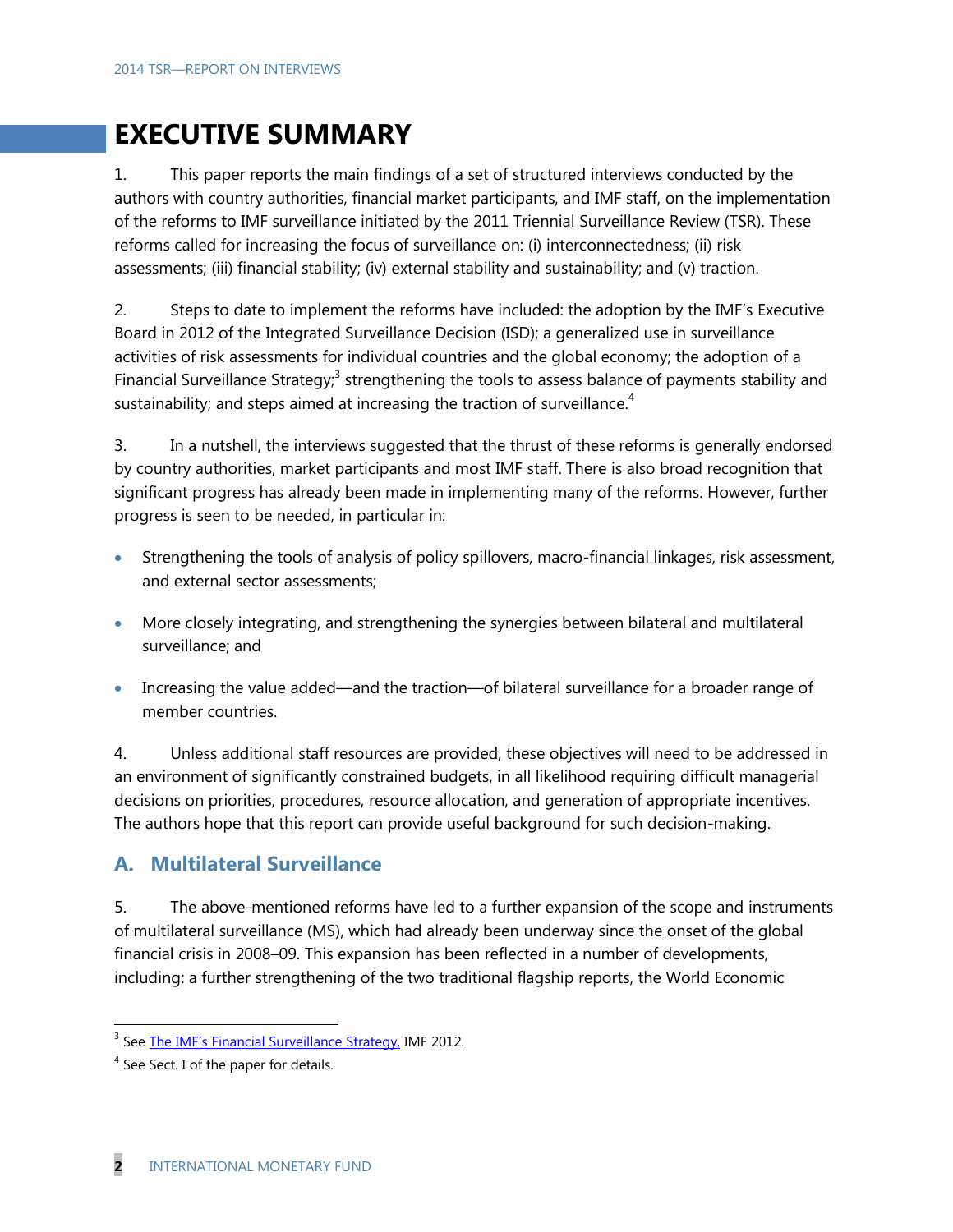Outlook (WEO) and the Global Financial Stability Report (GFSR)); the creation or refinement of new products and analytical tools, namely the Fiscal Monitor (FM), the Spillover Report (SR), the Pilot External Sector Report (ESR), and the Global Risk Assessment Matrix (G-RAM); and the creation of new tools to broaden vulnerability assessment exercises beyond their traditional focus on emerging market countries to advanced markets and low-income countries. Interviewees' views on the value and effectiveness of these innovations in the pursuit of the objectives of the 2011 TSR varied significantly.

6. Both the WEO and the GFSR drew substantial praise from a broad range of interviewees. The WEO is seen as providing a broad and forward-looking overview of the global economy, systemic risks, and the needed policy responses. A wide range of country authorities use it as a key input in their forecasting exercises. Market participants view it as among the best sources of global macroeconomic forecasts available. The WEO is also widely read by the IMF staff, and its main messages are often discussed with country authorities during Article IV consultation missions. Most interviewees commented that the WEO has improved in recent years, especially in sharpening its analysis of spillovers and risks.

7. The GFSR is also generally seen as a product that has improved significantly over the past decade. The first chapter is widely read and appreciated, especially by market participants, most of whom value its greater focus than the WEO's on downside risks. However, many—both those in the markets and among country authorities—regard the analytical chapters as too technical and somewhat difficult to read. A number of interviewees noted occasional differences in tone and messages between the two flagships. Views differed, however, on the extent to which their messages should be harmonized.

8. Interviewees' opinions were distinctly more mixed regarding the newer additions to the MS toolkit. The degrees of knowledge and use of these instruments were found to vary significantly across the range of interviewees. Among those who were familiar with all or most of them, many, especially among staff, expressed the view that their number, size and frequency may have gone too far, and should be scaled back, not least because of the staff resources absorbed by their preparation, and the distraction caused to other activities, including bilateral surveillance.

9. The Fiscal Monitor drew strong support from financial market participants, who saw it as providing a unique overview of the state of the public finances in a broad range of IMF member countries, based on a consistent data set of fiscal indicators essential for the analysis of fiscal stability and sustainability. Country authorities' views were more mixed. Several valued the scope offered by the FM for country comparisons and benchmarking of fiscal performances; others were less enthusiastic, expressing concern with what they saw as an effort to find universally applicable fiscal rules or benchmarks to judge the sustainability of a country's fiscal position.

10. Most authorities would like to see greater focus in the FM on structural fiscal issues, and comparative analyses of country responses to structural fiscal challenges, including lessons from successful and unsuccessful tax and expenditure policies and institutional reforms. Several also would welcome greater focus in the FM on emerging markets and LICs. Several area department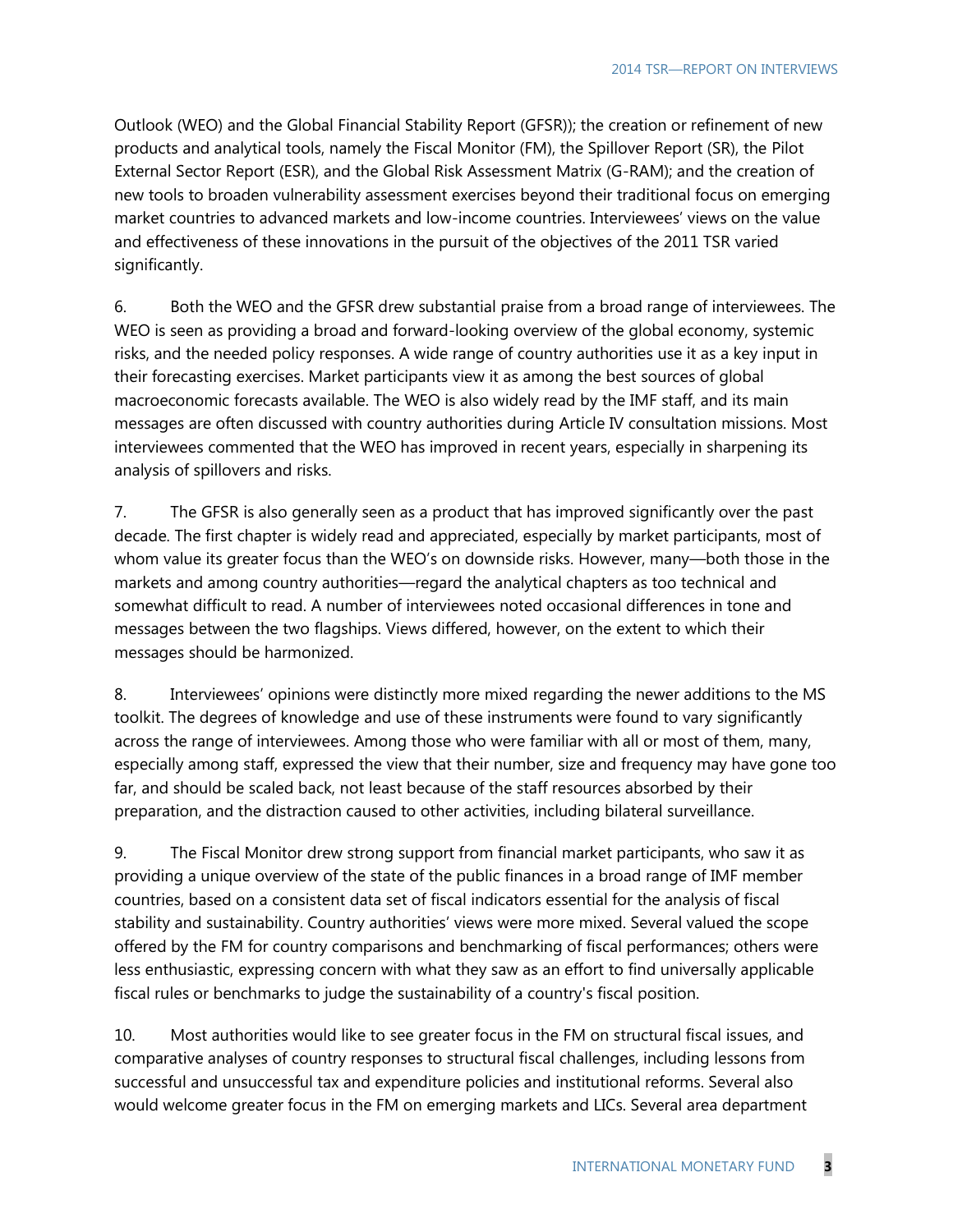staff questioned the need for semi-annual FMs, expressing concern about the resources absorbed by the report, which they would prefer to be devoted instead to more direct support by the Fiscal Affairs Department (FAD) to bilateral surveillance. FAD staff noted, however, that the total staff resources absorbed by the FM are only a fraction of those absorbed by the WEO and by the GFSR.

11. Interviewees' opinions on the effectiveness of the Spillover Report were more diverse (and on balance less positive) than for the other MS products. There was no challenge to the focus on spillovers, but discomfort with its execution in the Spillover Reports. A number of authorities from the larger countries, who had some familiarity with them, found these reports unwieldy and their methodology rather opaque. Others were more positive, but urged further experimentation with their coverage, regarding both countries and issues. Authorities from smaller countries and market participants were generally unfamiliar with the reports.

12. Most area department staff interviewed expressed concern about the amount of resources absorbed by the preparation of SRs, and the range and quality of the analytical tools used in them. Some of these staff questioned whether the reports aided the assessment of risks to the countries on which they worked or, rather, distracted attention from their own country-specific work. Some also believed that their frequency should be reduced, or that they should be absorbed into the WEO. Staff from the functional departments involved, while recognizing the need to strengthen the tools of analysis used in the reports, stressed their importance in focusing IMF surveillance on the growing interconnectedness of countries' economies and policies, and therefore believed that they should be continued on a stand-alone basis.

13. As regards the pilot External Sector Reports, country authorities generally welcomed the broader focus in the new methodology of external balance assessment (EBA), compared with the narrower one of the Consultative Group on Exchange Rates (CGER) that had focused primarily on exchange rates. At the same time, several noted the still experimental nature of the methodology and the degree of judgment involved in it, and therefore cautioned against drawing as yet strong policy conclusions from it. Views from area department staff largely echoed those of country authorities. Staff from functional departments stressed that the reports provide a needed discipline on individual country assessments, as the methodology requires multilaterally consistent assumptions. The market participants interviewed showed little or no familiarity with the ESR.

14. Neither the G-RAM nor most of the expanded vulnerability exercises are published or shared with country authorities. Consequently, no views on their usefulness and effectiveness could be obtained from the latter or from market participants. Staff, although concerned about the amount of time absorbed by the vulnerability exercises, generally found them useful in stimulating a collective reflection on the risks facing the country of their responsibility, and comparing such risks with those of relevant peers. Most staff found the G-RAM to provide a useful standardized background for their discussion with country authorities of the global factors affecting the risk assessment for that country. Some stressed, however, the importance of not losing sight of regional or country-specific factors relevant to that assessment.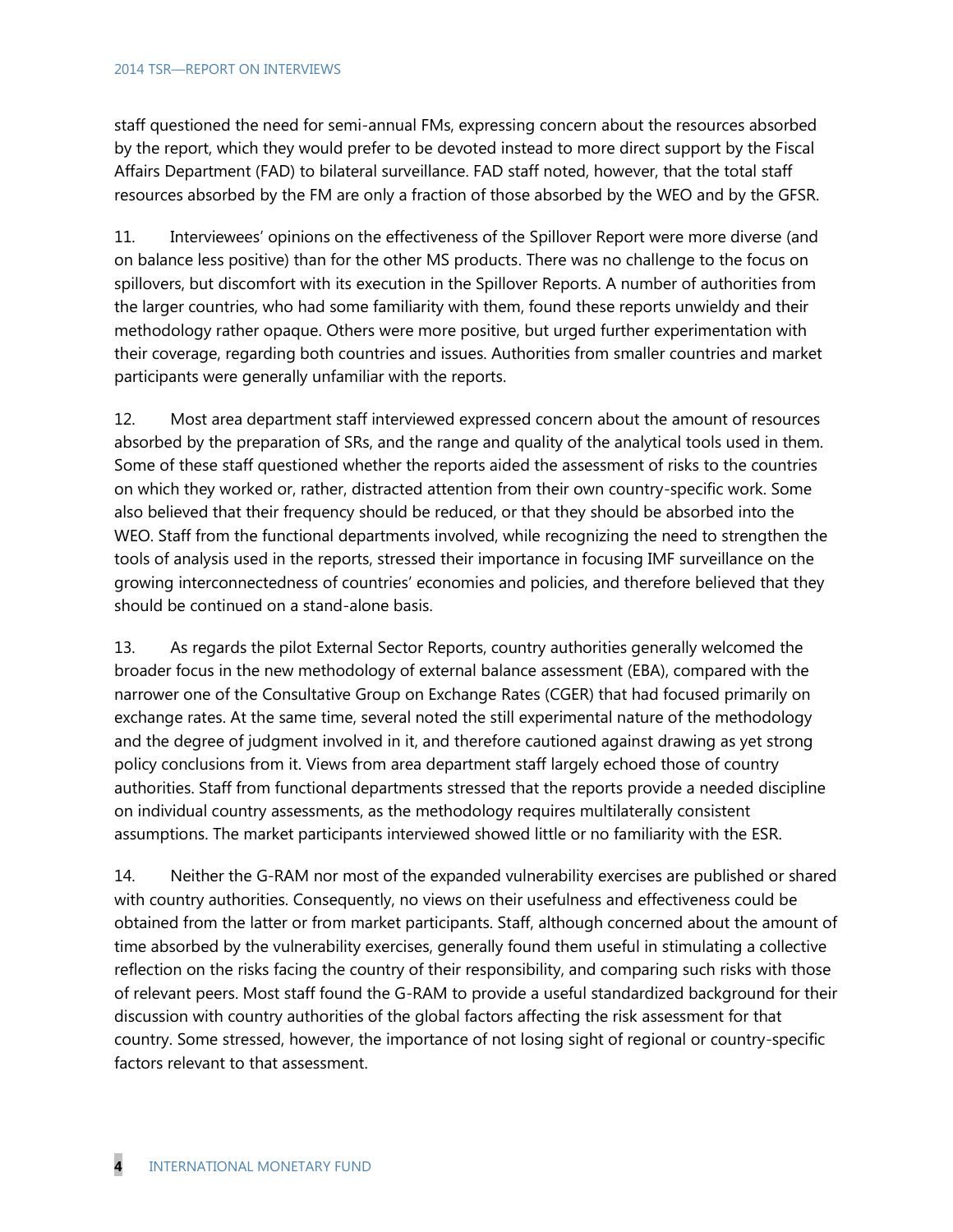## **B. Surveillance Under Article IV Consultations and FSAPs**

15. Interviews with country authorities, market participants and staff sought their views on issues of coverage, focus and perceived value-added of the evolving bilateral surveillance (BS); on the extent to which BS and MS have achieved increased integration and consistency; on the evenhandedness and traction of surveillance; and on knowledge and data requirements to meet the objectives set out by the 2011 TSR. Interviews with staff also elicited views on internal issues—such as the role of the review process in surveillance, and staffing constraints—that were said to be important to the effective implementation of the ongoing surveillance reforms.

16. Country authorities unanimously welcomed the increased focus of Article IV consultations on financial sector developments and macro-financial linkages. Most also expressed appreciation for the streamlining and increased focus on risks of the Financial Sector Assessment Programs (FSAP), although some felt that the IMF should go further in those directions. Most authorities also welcomed the increased focus of Article IV consultations on risks, although several referred to a need to strengthen the analytical quality of risk assessments. Some authorities also commented favorably on the increased focus on spillovers in the Article IV consultations with their countries. Most, however, were more interested in the analysis of inward rather than outward spillovers.

17. Views were more varied regarding the coverage of social and structural issues—outside the core fiscal, financial and external areas—in Article IV consultations. A number of authorities strongly endorsed the increased focus of the IMF on some of these issues, which they viewed as of crucial importance to a sustainable growth agenda in their countries. Others, however, thought that the IMF staff should stick to its traditional areas of comparative advantage, leaving to other relevant institutions to advise on structural issues outside the Fund's traditional mandate.

18. Country authorities' views were also quite varied regarding the value-added of bilateral surveillance. Several authorities, including from small developing countries, mentioned that they found the IMF staff's analysis too general, and insufficiently grounded in the institutional and political specificities of their country, to be of great value in addressing their concrete policy challenges. What country authorities seemed to appreciate more was the broad international perspective the IMF staff can bring to the table, and they would like to see more use made of it. Specifically, many of them mentioned that they would like to see Article IV reports and Selected Issues Papers (SIPs) include analyses of experiences of countries that had faced similar challenges in addressing issues of current relevance to their country.

19. Staff views on the expansion of coverage of BS were also mixed. They largely echoed those of country authorities as regards the increased focus on the financial sector, and on risks. As regards the coverage of structural issues, several area department staff felt that they lacked the necessary expertise to deal with such issues in acceptable depth, and that attempts to advise authorities in those areas could undermine the credibility of the IMF advice in its core areas of expertise. Some staff, especially mission chiefs for low-income countries, however, disagreed, believing that the IMF could not be silent on macro-relevant structural issues. In their view, the Fund should invest in building needed in-house expertise, while also collaborating more with other institutions that have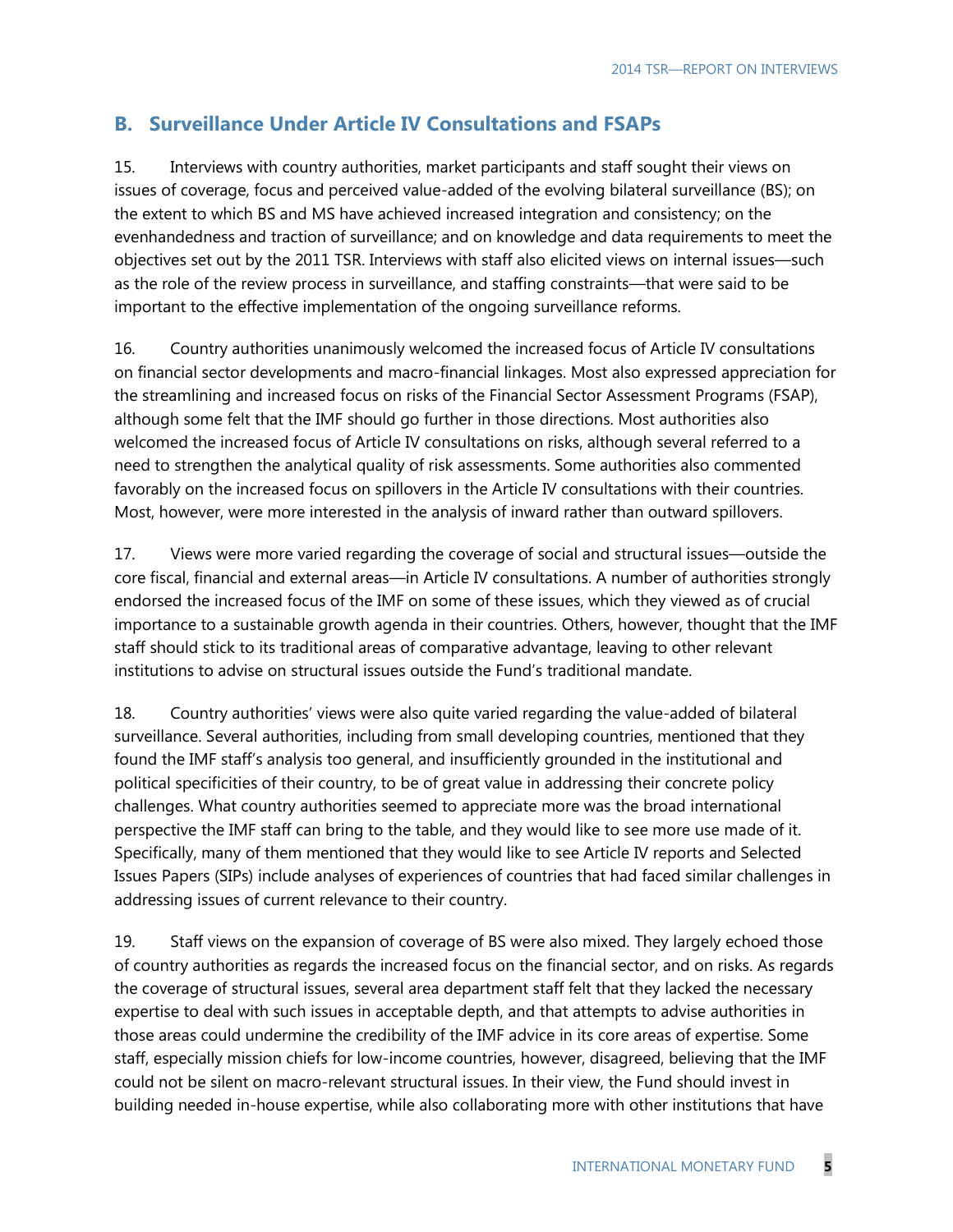such expertise. Both categories of staff emphasized that they would welcome more clarity from Management and the Executive Board on the desired extent of IMF involvement in these issues, the priority to be afforded to work on specific structural issues, and the related resource requirements.

20. Market participants indicated they value Article IV staff reports and FSAPs not as sources of up-to date information on short term developments, but because they provide a more independent and deeper analysis of macro-economic trends, policies and prospects and financial risks than most alternative official or market sources.

21. Feedback from the interviews suggest that further efforts are needed to strengthen interdepartmental cooperation and synergies, to achieve the desired degree of integration and consistency of messages between MS and BS. Most country authorities tended to regard the analysis of other countries in MS surveillance documents as more candid, and therefore more useful, than in Article IV reports. When, however, faced with differences in messages regarding their own country, they tended to privilege those in the Article IV report, as being relatively more attuned to the economic, institutional and political "realities on the ground".

22. Views on integration of BS and MS also differed between area and functional departments. Several staff from area departments complained about instances of "a cacophony of messages" between MS documents and Article IV reports, and about the large amount of their time absorbed by reviewing MS documents to avoid such inconsistencies. In contrast, functional departments' staff saw MS products as providing the broader perspective on individual countries' economic developments and policies that is required by the growing global interconnectedness, and that represents a useful check on the advice provided by the IMF in BS activities. These staff also emphasized that Article IV consultation missions could and should draw more from MS work in their discussions with the authorities on the issues of spillovers, and of financial and external stability issues. More generally, many stressed the need for greater synergy between MS and BS, and a lower burden on area department staff in the preparation of the MS products.

23. Country authorities' perceptions of evenhandedness of IMF surveillance varied significantly. Criticism was voiced mainly by some large EMs authorities, who felt that the IMF emphasizes vulnerabilities in their countries significantly more than those in advanced ones. Authorities from some of the latter, in contrast, pointed to, among others, the increased focus on spillovers and on growth, jobs and inequality, as well the increased flexibility of the IMF on capital controls, as evidence of growing evenhandedness by the Fund. Several non G-20 countries and their respective mission chiefs voiced concern about a disproportionate focus of IMF surveillance resources on the G-20.

24. Regarding the traction of IMF surveillance, most country authorities stressed that they take Article IV consultations seriously, provide exposure of the mission to the top economic policymakers and to a broad range of stakeholders, and are willing to listen to constructive criticism, although some are more sensitive than others when such criticism is aired publicly. Some noted that sound economic analysis is a necessary but not sufficient condition for the implementation of IMF recommendations, as government policies have to reflect socio-political factors that may not be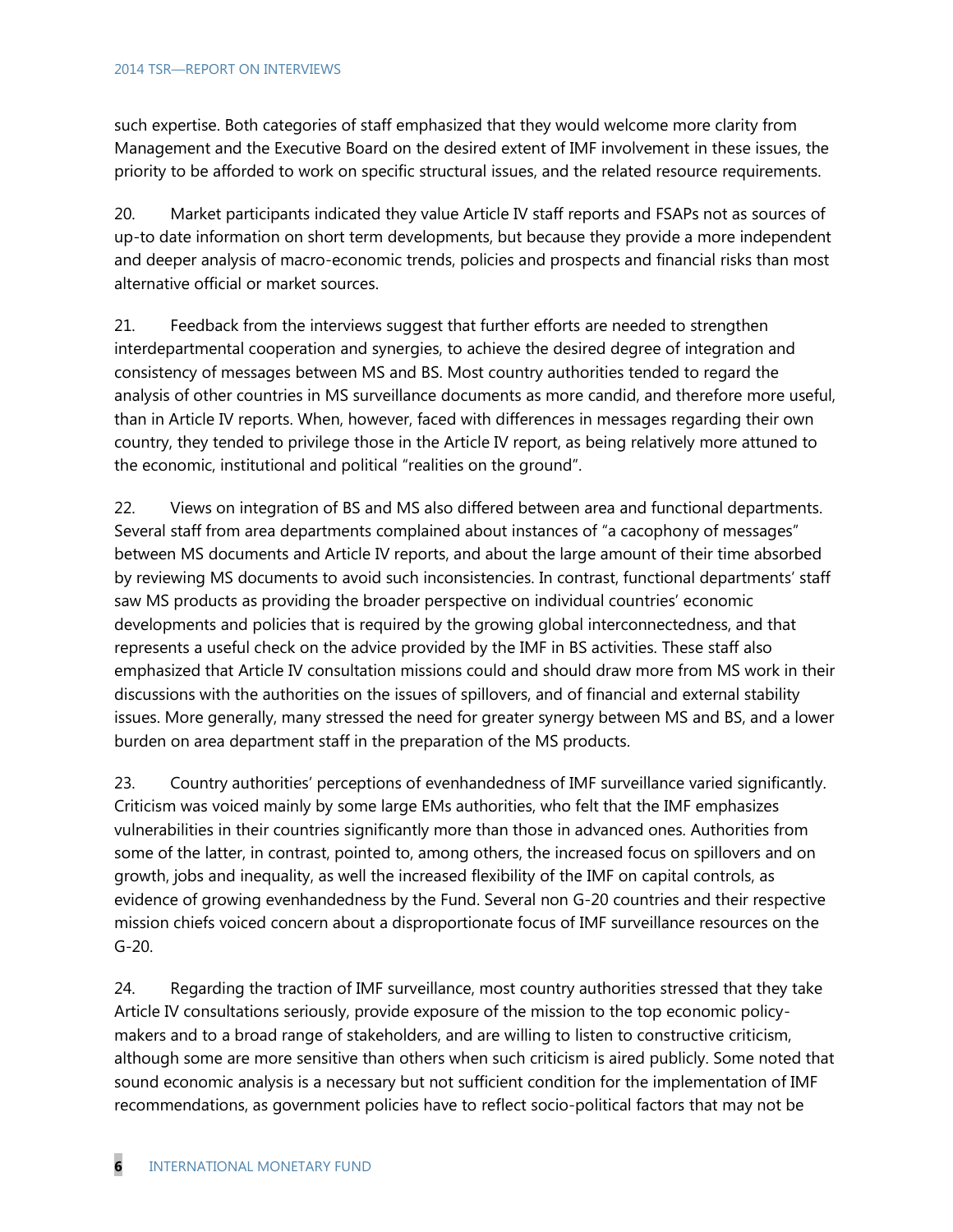adequately taken into account by the IMF staff in its advice. A number of authorities commented that the traction of Fund surveillance had also much to do with the quality and openness of their dialogue with the IMF staff. Several mentioned the relatively rapid turnover of mission teams, and the decline in the seniority and experience in such teams in the wake of the downsizing exercise, as factors that can weaken the traction of surveillance.

#### **C. Organizational and Staffing Issues**

25. Many comments from those interviewed—especially from staff, but also from some authorities and from financial market participants—echoed long-standing complaints about the state of knowledge and data management in the IMF, in particular the capacity for storage and retrieval of the wealth of economic and policy information and experience gathered by IMF staff in its interactions with member countries.<sup>5</sup> Several country authorities and most market participants indicated that they would like to see the IMF play a greater role as a collector and aggregator of economic and financial data in different areas.

26. Interviews with staff from both area and functional departments pointed to a number of organizational and staffing issues that, if not addressed in a timely manner, could hinder further progress in the implementation of the IMF's reformed surveillance agenda. A generalized complaint by the staff of most area departments is that the increased requirements of both multilateral and bilateral surveillance have had to be addressed with an envelope of resources that has been slightly reduced from pre-downsizing levels. For their part, functional departments have devoted most of the significant additional resources they have received since the downsizing to externally funded TA, policy development, and MS activities, with the result that their support to BS, through both mission participation and review, has been squeezed, with perceived adverse effects on the quality of BS. Some country authorities also raised the issue of decreased participation of functional department staff, especially from MCM and FAD, in Article IV consultation missions.

## **INTRODUCTION**

27. **This paper reports the main findings of a set of structured interviews, conducted by the authors with a representative range of country authorities, financial market participants,**  and IMF staff,<sup>6</sup> on the implementation to date of the reforms to IMF surveillance initiated by **the 2011 TSR.** 7 The concept note for **the 2014 TSR**, discussed by the Board in September 2013,

<sup>&</sup>lt;sup>5</sup> See sect. IV of the paper for details.

 $^6$  23 interviews were conducted with country authorities, 11 with market participants, 23 mission chiefs and 7 IMF staff from various functional departments. The sample of countries (listed in Annex 1) was chosen having a view to geographic balance, mix of levels of development, and length of experience of the authorities with Fund surveillance.

 $^7$  Interviews (limited to country authorities) on perceptions of the effectiveness of IMF surveillance were also conducted as background for the 2011 TSR, and their findings were reported in a background paper to that review (IMF Board Paper, May, 15, 2011).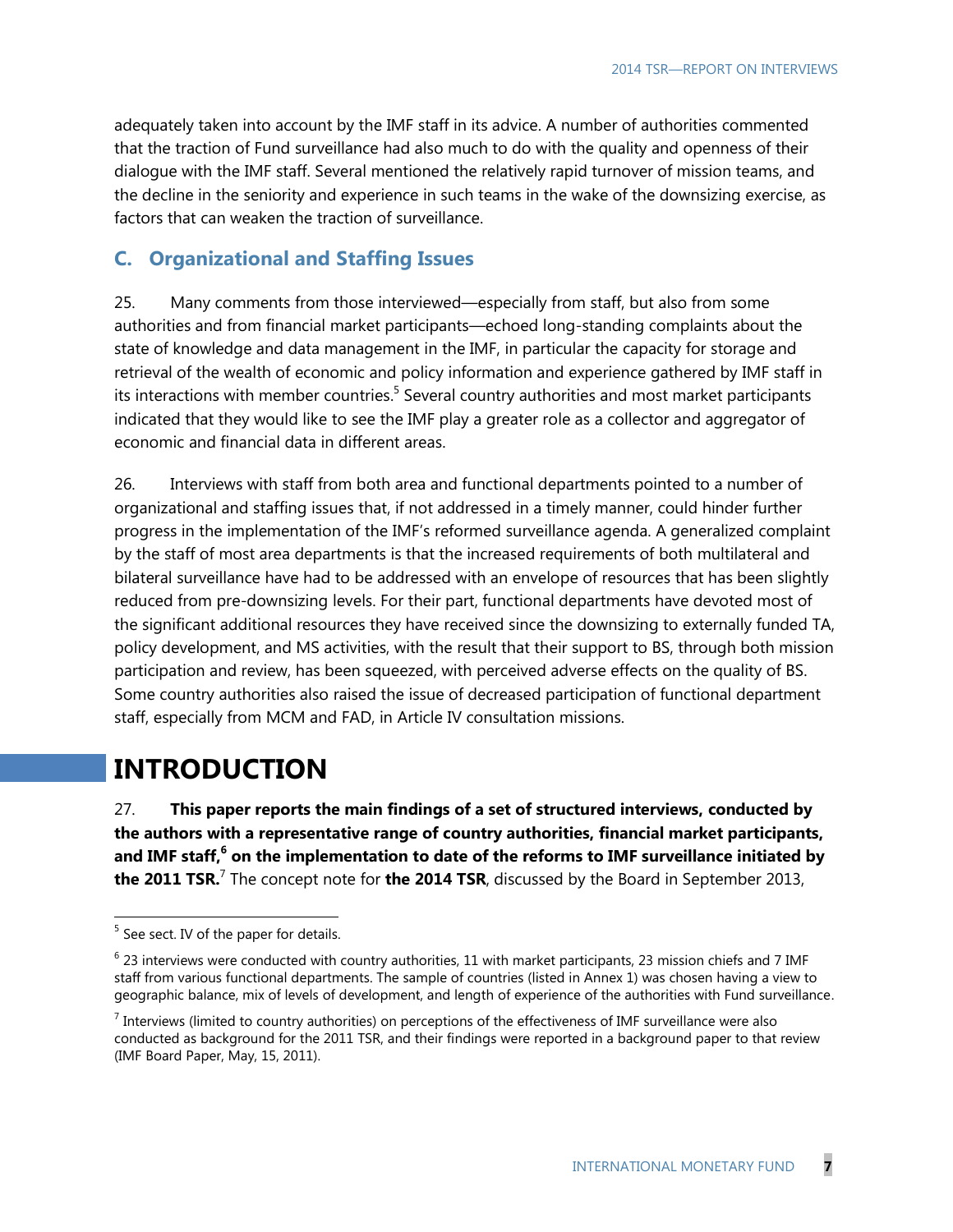#### 2014 TSR—REPORT ON INTERVIEWS

calls for the review to focus on an assessment of: a) the effectiveness of implementation of the integrated surveillance framework ushered in by the 2011 TSR; and b) the consistency, focus, traction and evenhandedness of the policy advice provided by the IMF to member countries in its surveillance activities. These issues also constituted the main focus of the interviews reported in this paper, although many interviewees in each of the three groups—and especially staff—spoke candidly about their views on other related issues.

### 28. **The 2011 TSR highlighted the need to make IMF surveillance as interconnected as the global economy**. To do this, the Board endorsed the Managing Director's action plan that called for increasing the focus of surveillance on: (i) interconnectedness; (ii) risk assessments; (iii) financial stability; (iv) external stability and sustainability; and (v) traction. The 2011 TSR also recommended steps to better integrate multilateral and bilateral surveillance, including by considering changes to the IMF's legal framework.

#### 29. **Progress to date in the pursuit of these objectives has included**:

- i. The adoption in 2012 of the **Integrated Surveillance Decision (ISD),** mandating that Article IV consultations identify and discuss outward spillovers from members' policies that may significantly affect the effective operation of the international monetary system.
- ii. More systematic use of **risk assessments** in surveillance activities, and the development of an improved **debt sustainability assessment (DSA)** framework for market access countries.
- iii. The adoption, also in 2012, of a three-pronged **Financial Surveillance Strategy (FSS)** that aims to: (a) strengthen the analytical underpinnings of macro-financial risk assessment and policy advice; (b) update the instruments and products of financial surveillance, to foster an integrated policy response to risks, including through more focused and frequent FSAPs; and (c) strengthen the IMF's engagement with a range of stakeholders, including the Financial Stability Board (FSB) and other regulatory bodies, with a view to influencing the global financial regulatory agenda.
- iv. Strengthening the tools to assess balance of payments stability and sustainability, including two pilot **External Sector Reports (ESRs)** using a new **External Balance Assessment (EBA)** methodology; and
- v. Steps aiming to **increase the traction of surveillance**, including expansion of its coverage to macro-critical social issues; a clearer statement of the authorities' views in Article IV reports; and intensified outreach to increase the visibility of the IMF's policy advice.

30. The interviews reported in this paper focused on seeking stakeholders' views on the effectiveness of the reforms outlined above, as well as on possible steps to increase such effectiveness.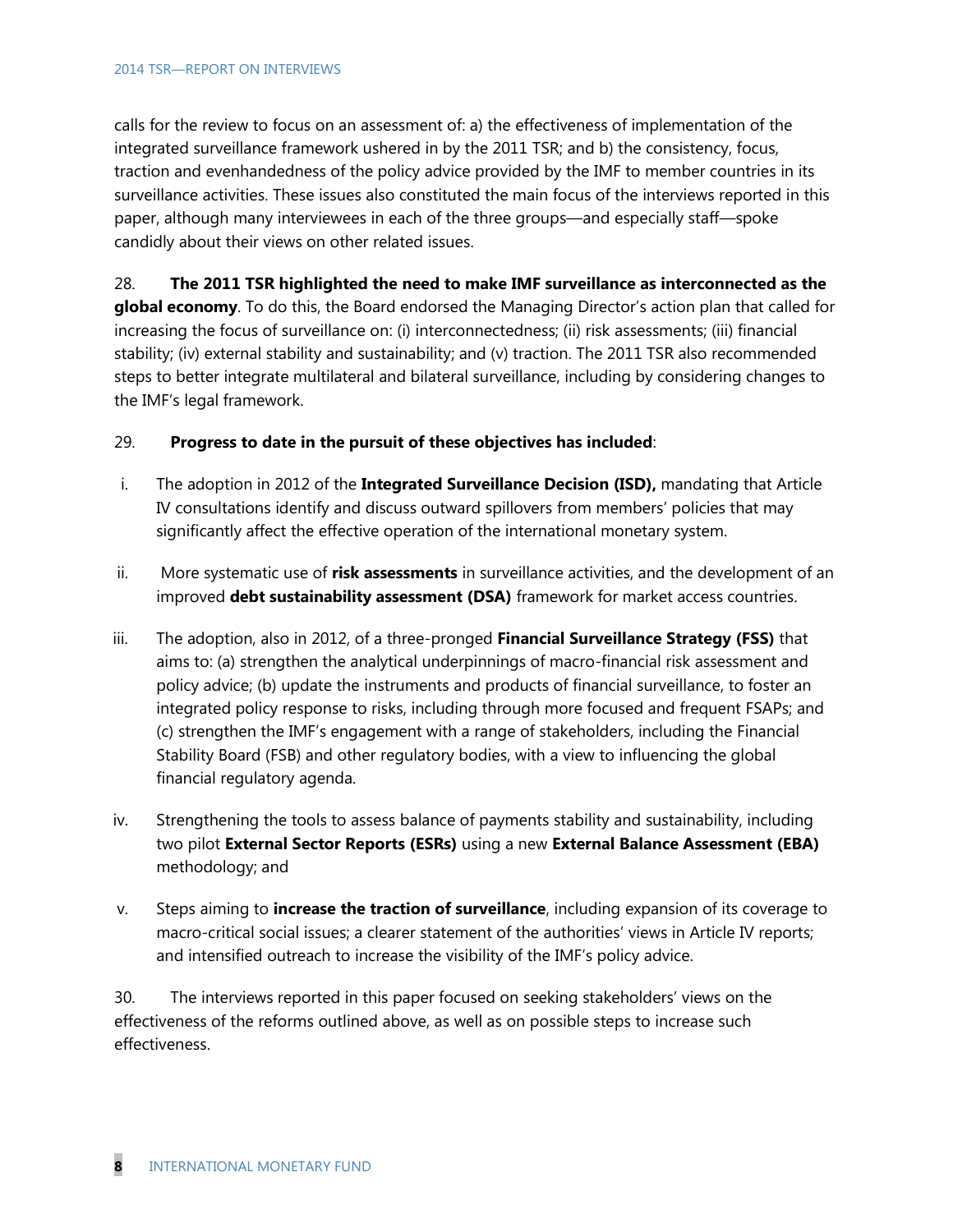# **MULTILATERAL SURVEILLANCE**

#### 31. **There has been a substantial expansion of the scope and instruments of MS in recent**

**years,** reflected in: the evolution of the two traditional flagship reports (the World Economic Outlook (WEO) and the Global Financial Stability Report (GFSR)); the creation or refinement of new products and new analytical tools, namely the Fiscal Monitor (FM), the Spillover Report (SR), the pilot ESR, and the Global Risk Assessment Matrix (G-RAM); and the expansion of various vulnerability assessment exercises beyond the traditional focus on emerging markets (VEE), to include advanced countries (VEA), low-income countries (VE-LIC) and the summary Early Warning Exercise (EWE), presented by IMF Management to the IMFC in a restricted session. The rest of this section summarizes the views of country authorities, market participants, and a representative range of area and functional department staff on these MS tools.

## **A. The Traditional Flagship Reports**

32. **Both the WEO and the GFSR drew praise from a broad range of interviewees.** Many, especially in financial markets, noted that that no other institution—public or private—has the capacity, access, and knowledge to produce anything like the GFSR and the WEO. Both products are viewed by market participants as "bridging the divide between academics and Wall Street."

33. **Nearly all interviewees regarded the WEO as the IMF's premier, and most widely** 

**recognized and used, MS product**. It is seen as providing a broad and forward-looking overview of the global economy, systemic risks, and the needed policy responses. A wide range of country authorities use it as a key input in their forecasting exercises. In financial markets, the WEO is used most actively by those interested in the IMF's views on prospects and risks for the global economy, especially for the larger countries. Some market participants view the WEO as more candid and less influenced by country authorities and the IMF Executive Board, and therefore more useful to them, than Article IV reports. The WEO is also widely read by the IMF staff, and its main messages are often discussed with country authorities during Article IV consultation missions. The analytical chapters are thought to vary somewhat in quality, but to be generally theoretically sound, and to cover issues of global relevance, critical to policy debates. Some interviewees mentioned the recent work on fiscal multipliers as a good example of this. Virtually all interviewees thought that the WEO had improved in recent years, especially in sharpening its analysis of spillovers and risks—taking heed of some of its weaknesses in the lead-up to the global crisis of 2008.

34. **The GFSR was also generally seen as a product that has improved significantly over the past decade**. The first chapter is widely read and appreciated, especially by market participants, some of whom value its greater focus than the WEO's on downside risks. Market participants also appreciate the increased analytical depth of the report, and cited as an example its analysis of bank losses and recapitalization needs, especially in Europe. However, many—both in the markets and among country authorities—saw the analytical chapters as too technical and somewhat difficult to read. At the same time, the knowledge and expertise of those capable of producing this material is widely respected—and relied upon both within and outside the IMF. Some in the private financial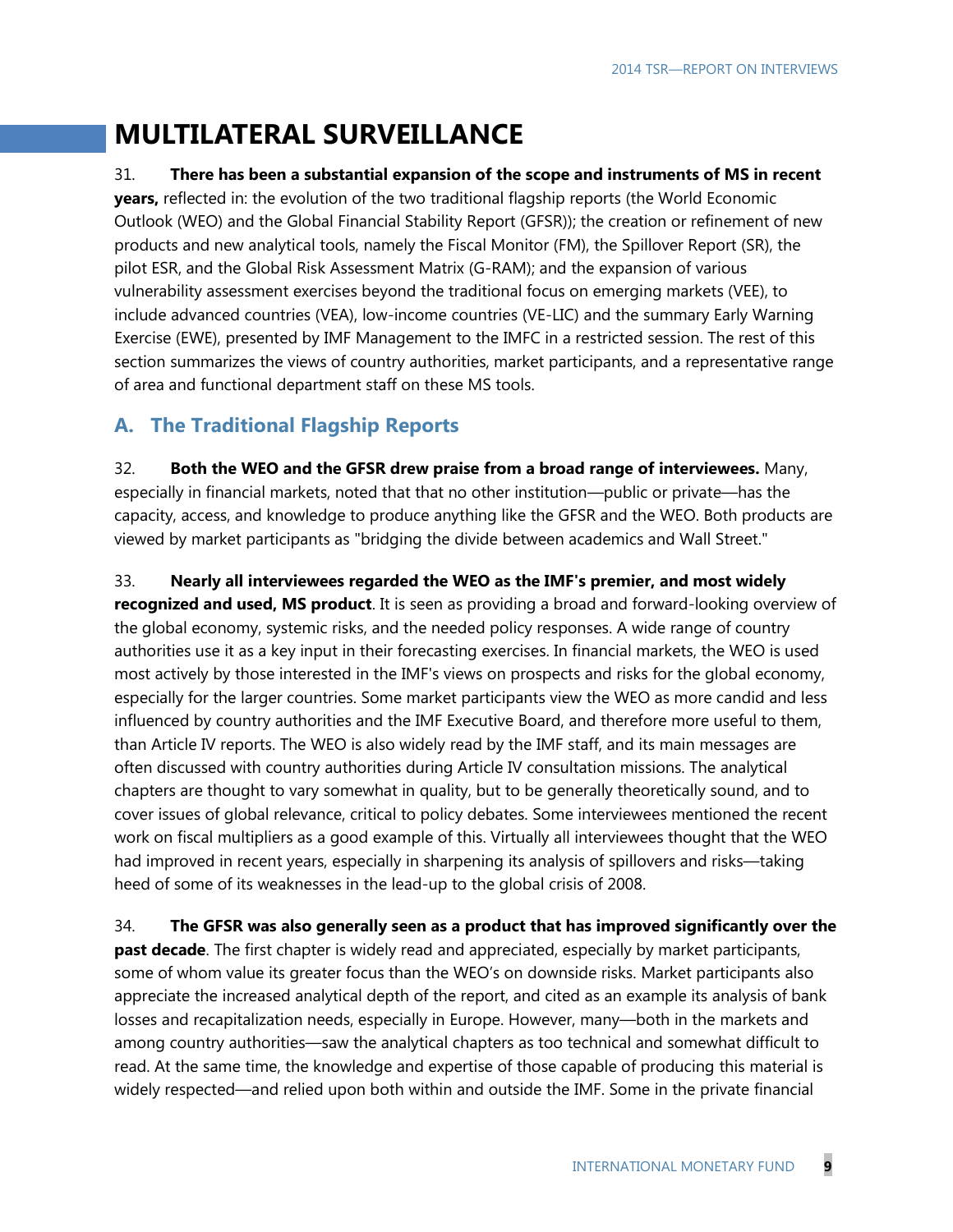sector would welcome more frequent dialogue with the staff that produce the GFSR, saying that such exchanges would be beneficial to both parties.

35. **A few authorities thought that the WEO and GFSR should be combined; most others disagreed.** Whether combined or separate, some saw a need to ensure greater consistency in the messages of these two flagship products, and argued that a common introduction to the two reports would help achieve that aim. Amongst staff, there were also varying views and attitudes regarding consistency of messages. Some regarded differences in messages as confusing and harmful to the dialogue with country authorities. Others felt that, in an era of such great uncertainty, it is unrealistic to assume that there is a single view that should prevail on often quite controversial issues, such as the role of fiscal policy in promoting growth and ensuring macro-economic stability, or the extent of risks from the exit from unconventional monetary policies. The same division of opinions regarding the need for more consistent messages from the IMF prevailed among the market participants interviewed.

36. **Country authorities seem to be more sensitive to the analysis and messages conveyed by the GFSR than they are to other MS products, probably because of its presumed "traction" with market participants**. The reported reluctance of some countries to provide detailed financial sector data for the GFSR, and a pushback from some authorities (including through Management) regarding issues deemed to be "market sensitive," have contributed to the GFSR's reliance on multilateral (e.g., from the BIS) sources, rather than national ones. Some staff in area departments have also pushed back, citing market sensitivity, e.g., on the reporting by the GFSR on corporate debt.

#### **B. The Newer MS Products and Tools**

37. **Interviewees' opinions were distinctly more mixed as regards the newer additions to the MS toolkit**. Also, the degree of knowledge and use of these instruments was found to vary significantly across the range of interviewees. Among those who were familiar with all or most of them, many, especially among staff, expressed the view that their number, size and frequency may have gone too far, and should be scaled back, particularly in view of the resources absorbed in their preparation.

## **C. The Fiscal Monitor**

38. **The FM is the newest addition to the MS flagship products**, having begun in 2009, focusing initially on the fiscal implications of the global financial crisis. **Views on its value added varied both among and within categories of interviewees**. **Market participants** were enthusiastic supporters of the FM which, in their opinion, provides a unique overview of the state of the public finances in a broad range of IMF member countries, based on a consistent data set of fiscal indicators needed for the analysis of fiscal stability and sustainability. Some referred to this dataset as a very valuable public good provided by the IMF.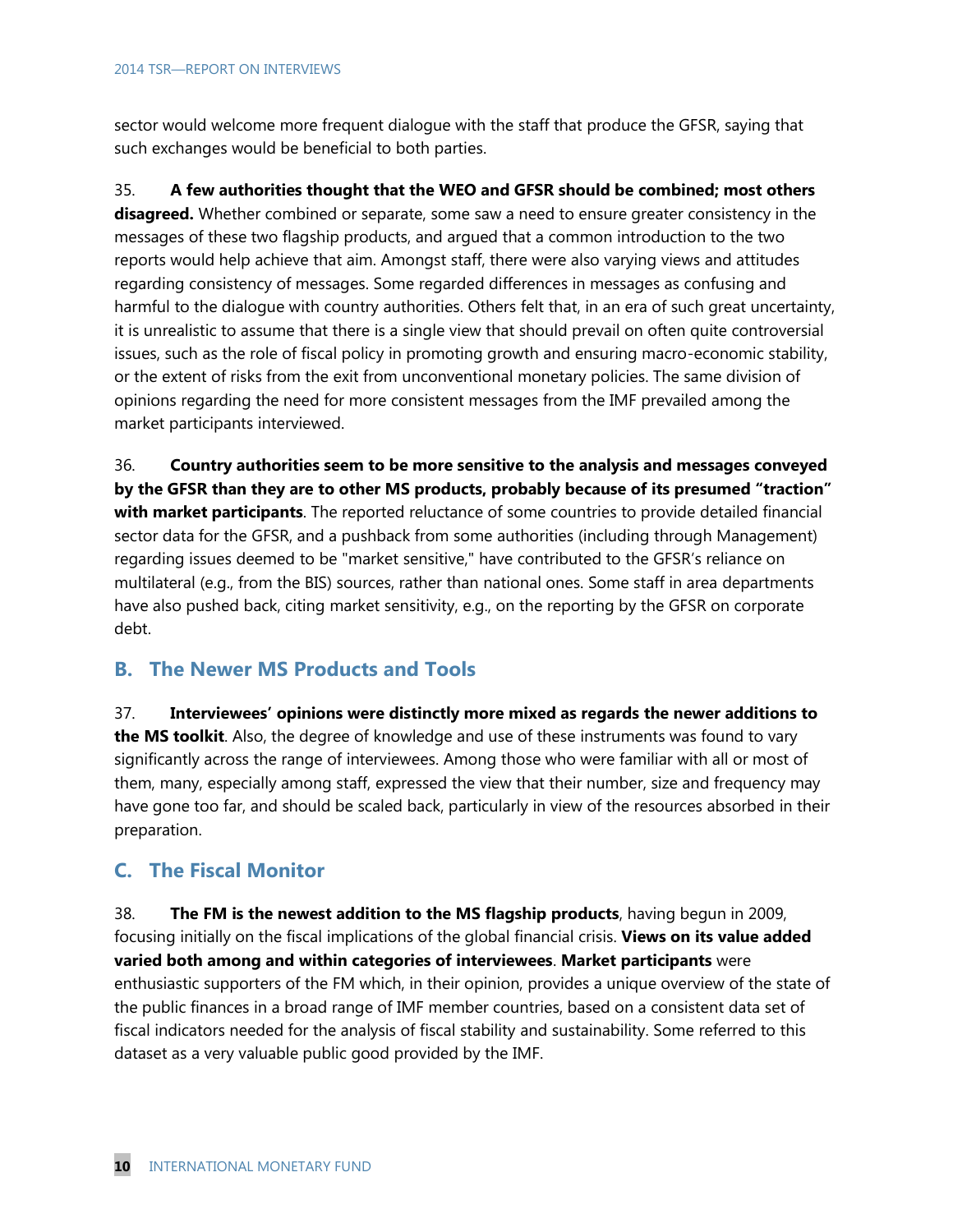39. **Country authorities'** views were more mixed. Several valued the scope offered by the FM for comparisons and benchmarking of fiscal performances; others less so. In particular, some expressed concern with efforts to find universally applicable rules or benchmarks to judge the sustainability of a country's fiscal position. In their view, sustainability is too dependent on countryspecific factors to be judged using simple numerical benchmarks. Most country authorities would like to see greater focus in the FM on structural fiscal issues, and comparative analysis of country responses to structural fiscal challenges, including lessons from successful and unsuccessful tax and expenditure policies and institutional reforms. The October 2013 issue of the Monitor, "Taxing Times," focusing on current tax reform needs and options, was mentioned as a good example of the direction in which the FM should evolve. A number of authorities thought that the FM should focus more on issues relevant to emerging market and low-income countries.

40. **Area department staff** were less positive on the FM, especially as currently focused, as they saw it as absorbing scarce FAD resources that could be better used to support bilateral surveillance more directly, as well as demanding staff time in their own departments, to provide data and review the document. Several would prefer to see the frequency of the Monitor reduced to once a year. On the other hand, FAD staff noted that the staff resources absorbed by the FM are only a fraction of those absorbed by the WEO and by the GFSR.

#### **D. The Spillover Report**

 $\overline{a}$ 

41. The SR was developed in 2011, in the aftermath of the global financial crisis, to assess economic and financial spillovers among four countries (China, Japan, UK and US) and the Euro area, considered of systemic importance for the effective functioning of the international monetary system (the so-called S5), as well as spillovers from the S5 to major emerging markets. $8$  The findings of a SR are discussed with the S5 authorities by the leader of the report team in the context of the respective Article IV consultation, and also by the IMF's Executive Board in connection with the clustered consultations for the S5.

42. **Interviewees' opinions on the effectiveness of the SR were more diverse (and significantly less positive) than for the other MS products**. Some of the authorities from the S5 countries viewed the exercise as useful to promote the desired integration of multilateral with bilateral surveillance. These same authorities pointed, however, to the need to examine spillovers in both directions, and to improve the linkages to financial sector developments in the models utilized for the analysis in the SRs. Authorities from some of the S5 countries took issue with the importance given to immediate market reactions to shocks in assessing the spillovers from those shocks and the impact of policy changes. Among authorities outside the S5, those in the G20 tended to be more familiar with the SR, and more supportive of its continuation, and of further efforts to strengthen its analytical tools. Authorities from non-G20 countries showed, in general, little familiarity with the SR.

 $^8$  Event studies have included a possible housing crash in China, an increase in Japanese Government bond yields, and continued fiscal imbalances in the U.S.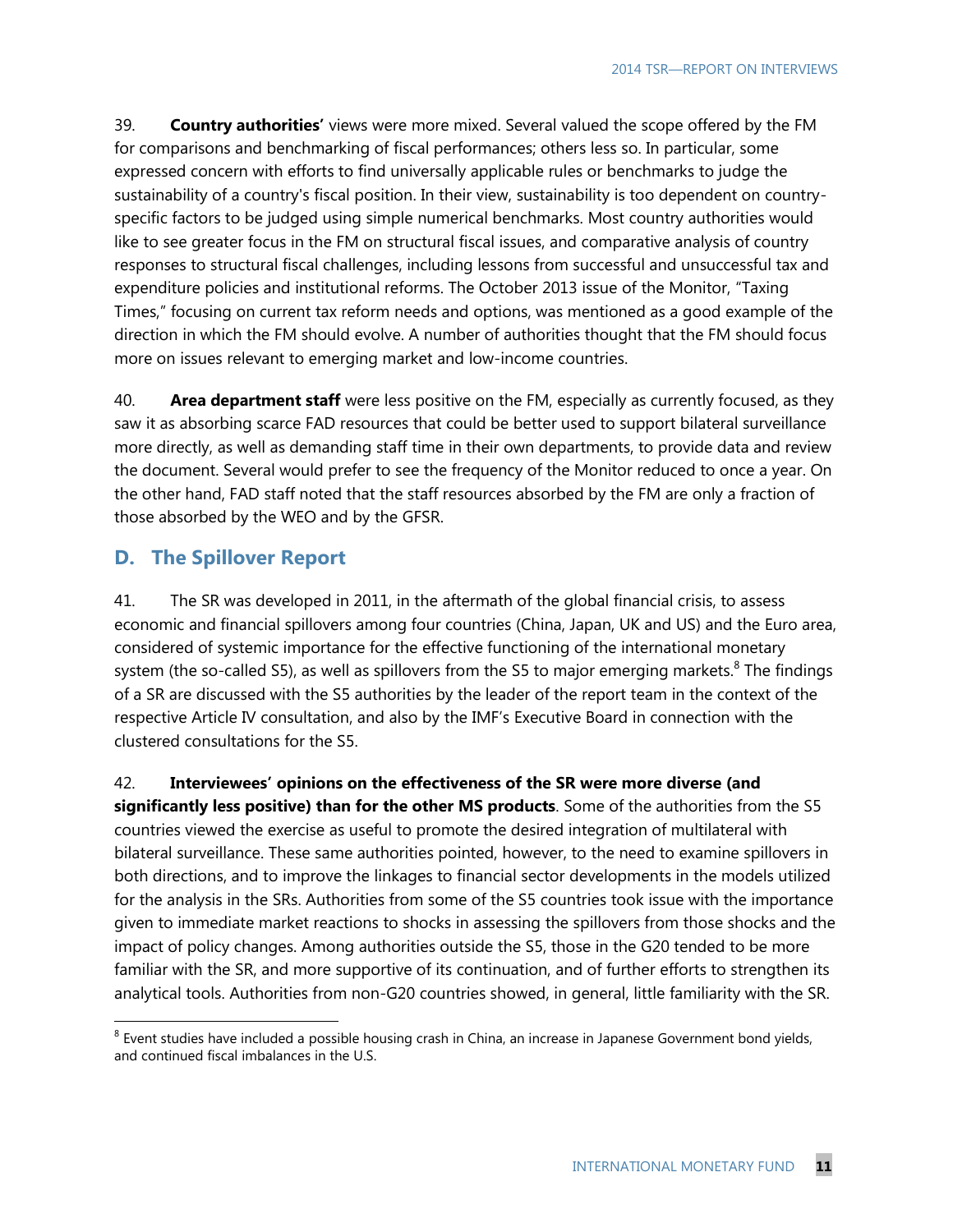However, several mentioned that they would like to see more analysis by the Fund of spillovers from policies of other countries (including some non-G20 countries that are regional "heavyweights") on their economies.<sup>9</sup> Most of the market participants interviewed showed little familiarity with the SR.

43. Staff views on the SR differed sharply**.** Those staff leading the effort, and some others, mostly from functional departments, recognized the still experimental nature of the reports, but also emphasized their value in spotlighting externalities (both positive and negative) from systemic countries' policies. Therefore, they believed that the exercise should continue on a stand-alone basis, with additional effort in both refining the analytical tools utilized in it, and strengthening the involvement of the relevant area and functional departments.

44. Others among the staff were more critical. In particular, there was much criticism of the models used by the two main functional departments involved (SPR and RES), namely the G35<sup>10</sup> and GIMF models, respectively. The G35 model was seen by some as relatively opaque, with results that were not replicable, and not having passed the test of an outside review. The GIMF was considered weak in the modeling of financial shocks and their repercussions on macro-economic variables, and therefore better suited to capture structural changes and long-term policy impacts than the shortto medium-term effects of financial policies and events. A number of staff referred in this context to an ongoing "models war." The recent decision by Management to give the Research Department (RES) responsibility for managing and coordinating future spillover reports, while maintaining their interdepartmental character, was seen by some as likely to help promote the development of an integrated analytical framework for the exercise, capable of capturing short- as well as longer-term spillover effects. Several area department staff involved complained about the heavy demands the exercise put on their time.

## **E. The Pilot External Sector Report**

#### 45. **The two pilot ESRs conducted to date have aimed to strengthen external sector**

**surveillance** by more systematically assessing, in addition to exchange rates, current accounts, capital flows, and the sustainability of external balance sheets. The 2013 ESR presented a multilaterally consistent<sup>11</sup> assessment of the external positions of the 28 largest economies and the Euro Area, and discussed possible corrective policy responses to significant external imbalances. ESRs use a common methodology, the  $EBA$ ,<sup>12</sup> to assess the current account balances and real

(continued)

 $9$  Some authorities would also like to see regional spillovers become a main focus of the regional economic outlook (REO) papers.

<sup>10</sup> See *Policy Analysis and Forecasting in the World Economy: A Panel Unobserved Components Approach* by Francis Vitek, **IMF Working Paper 12/149**, June 2012.

 $11$  Multilateral consistency is ensured by the fact that individual country variables are measured as deviations from the relevant average for the sample.

 $12$  The pilot EBA, being developed by RES, builds and improves on previous methods to assess external imbalances (in particular, the IMF's Consultative Group on Exchange Rates (CGER), discussed in th[e IMF Occasional Paper 261\)](http://www.imf.org/external/pubs/cat/longres.aspx?sk=19582.0). A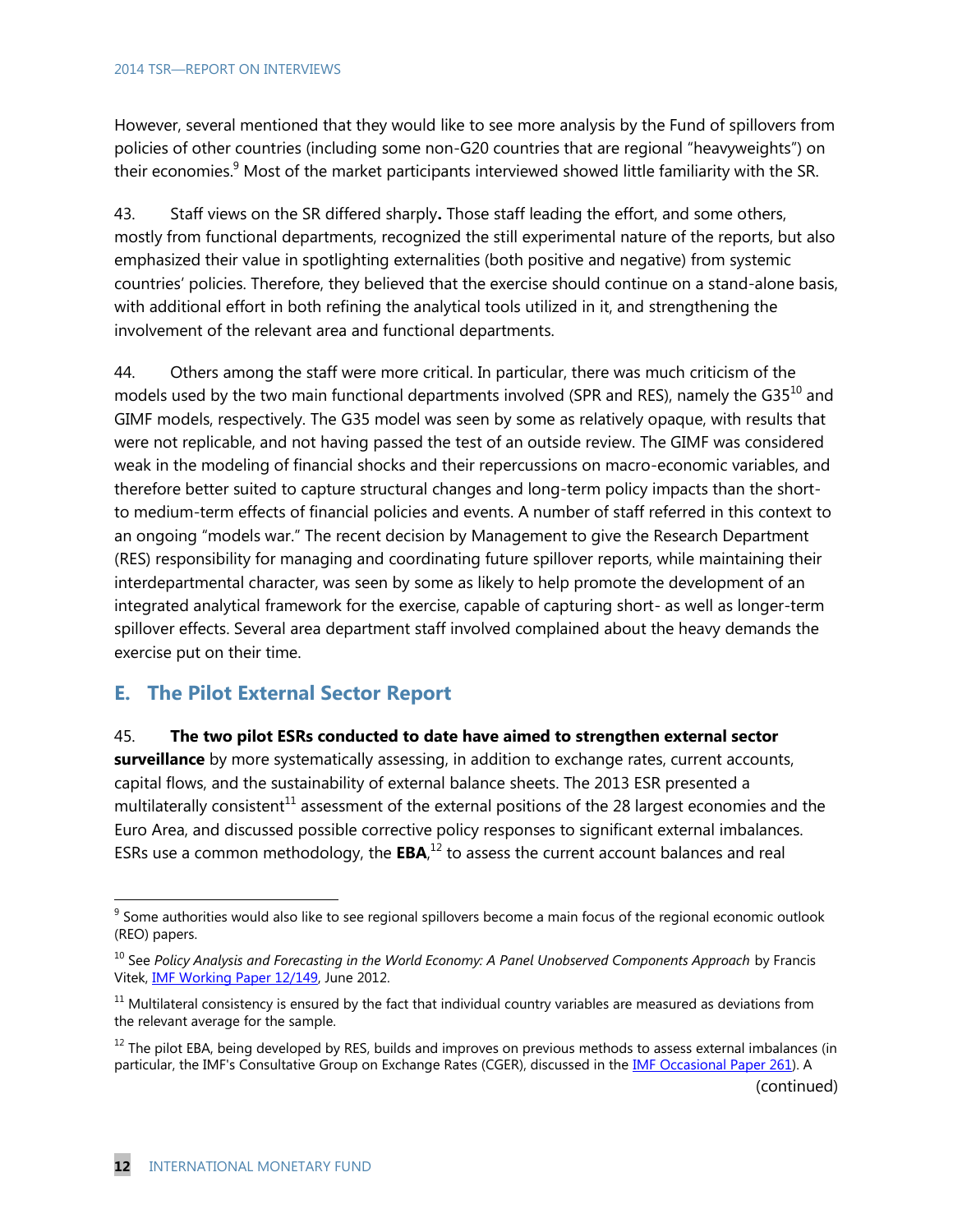exchange rates of individual countries that would prevail in a cyclically neutral state and in the absence of policy distortions. The latter are measured against normative benchmarks considered appropriate for each country on the basis of econometric analysis or of the judgment of the relevant staff team. For countries with large net foreign indebtedness the EBA includes an evaluation of external sustainability.

46. Country authorities generally welcomed the broader coverage of external sector assessments in the EBA, compared with the narrower one of the CGER that had focused primarily on exchange rates. At the same time, several emphasized the still experimental nature of the methodology and cautioned against drawing strong policy conclusions from it. Some felt that caution was also required by the fact that the methodology relies significantly on judgment, especially as regards the characterization of policy distortions. A few expressed significant discontent with the results of the exercise.

47. Views from area department staff largely echoed those of country authorities. In general, staff see the assessment of countries' external positions as a core surveillance activity for the IMF, and welcome its broadened focus, and the efforts to ensure multilateral consistency. At the same time, however, they believe that significant further work is needed to test and refine the EBA methodology, before drawing definitive policy conclusions from it. Most market participants interviewed showed little or no familiarity with the ESR.

## **F. Multilateral Risk Assessment Tools**

 $\overline{\phantom{a}}$ 

48. A **G-RAM** is prepared by the staff to highlight systemic risks, capable of producing significant adverse deviations from the WEO baseline scenario. The G-RAM is prepared by an interdepartmental group led by SPR, and provided to staff as an input into the preparation of risk assessments for individual countries and MS products, with a view to ensuring consistency in the assessment of global risks across IMF reports. It lists and briefly discusses different types of short and medium-term systemic risks potentially originating from policies of individual countries or groups of countries, from financial market developments, or from commodity price developments. For each type of risk, a relative probability assessment is included, reflecting the judgment of the staff.<sup>13</sup>

49. While risk assessment matrices (RAMs) for individual countries are expected to be discussed with the authorities during the respective Article IV consultation missions, and are often published in

technical description of the methodology can be found in the **IMF Working Paper WP/13/272**. For the countries not included in the ESR pilot group, the assessment of external positions is still conducted using the CGER methodology.

 $^{13}$  The risk is characterized as low if the probability of the triggering event is assessed at less than 10 percent; medium if it is assessed at between 10 and 30 percent; and high if it is more than 30 percent.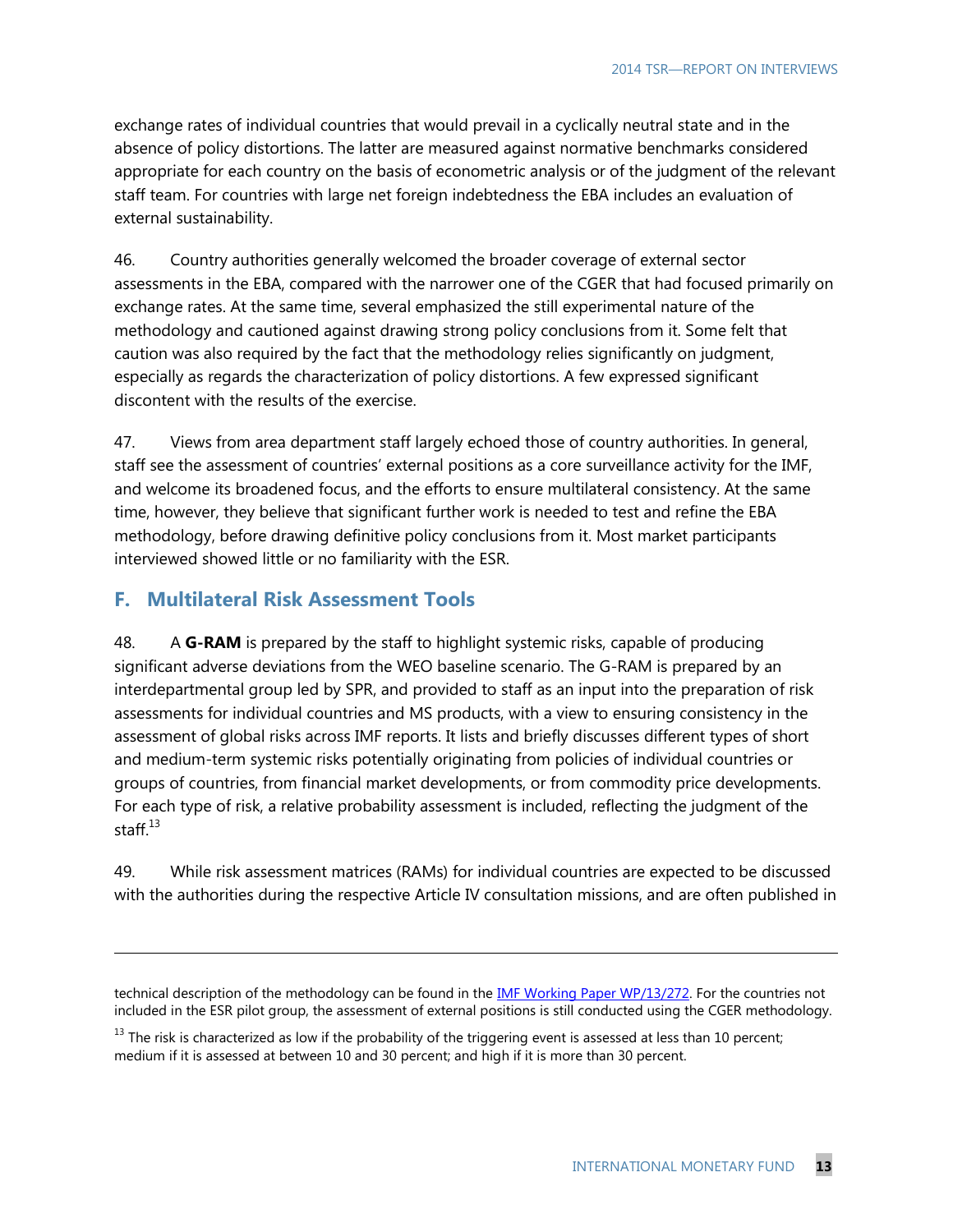the Staff Reports for the consultations, $^{14}$  the G-RAM is, however, an internal exercise, although its content is reflected in a range of surveillance documents, and its main themes are outlined in the above-mentioned presentation by Management to the (restricted) IMFC. Consequently, most of the country authorities interviewed were not familiar with the specifics of G-RAMs, although many expressed appreciation for the discussion of the EWE in the restricted session of the IMFC, which was reported by authorities to be candid and informative. Staff generally viewed the G-RAM as an essential input to risk assessments for individual countries, although most felt that the IMF still needs to develop better analytical tools to assess the probability of systemic risks, and the mechanisms of transmission of their effects.

50. As mentioned above, significant effort has been devoted in recent years to expanding the coverage and refining the methodologies of **assessment of macro-economic and financial vulnerabilities (VEA, VEE, and VE-LIC)**. With the exception of the VE-LIC, vulnerability assessments are internal staff exercises, not shared with the Executive Board and country authorities. Consequently, no views could be obtained from the latter on their usefulness and effectiveness. Staff, although concerned about the amount of time absorbed by the exercises, generally found them useful in stimulating a collective reflection on the risks facing the country of their responsibility, and comparing such risks with those of relevant country peers.

# **BILATERAL SURVEILLANCE**

51. **BS has also been influenced by the priorities set out in the 2011 TSR**. In particular, Article IV consultations are now expected to cover in significantly greater depth than in the past financial sector developments, macro-financial linkages, risk assessments, external stability prospects, macro-critical social issues, especially regarding job creation and inequality, and outward and inward spillovers, when relevant. This broadened focus entails a need to better integrate bilateral with multilateral surveillance, an objective enshrined in the 2012 ISD.

52. Interviews with country authorities, market participants and staff sought their respective views on: issues of coverage, focus, and perceived value added of the evolving BS; the extent to which BS and MS have achieved increased integration and consistency; and knowledge and data requirements to meet the objectives set out by the 2011 TSR. Interviews with staff also touched upon internal issues— such as the role of the review process in surveillance, and staffing constraints—that are important for the effective implementation of the ongoing surveillance reforms

## **A. Coverage and Value-Added of BS**

53. **Country authorities' views on the broadened coverage of BS were more unanimous on some issues than on others.** Specifically, all interviewees welcomed the increased focus in Article IV

 $14$  Over 90 percent of Article IV consultation reports included a RAM in 2013.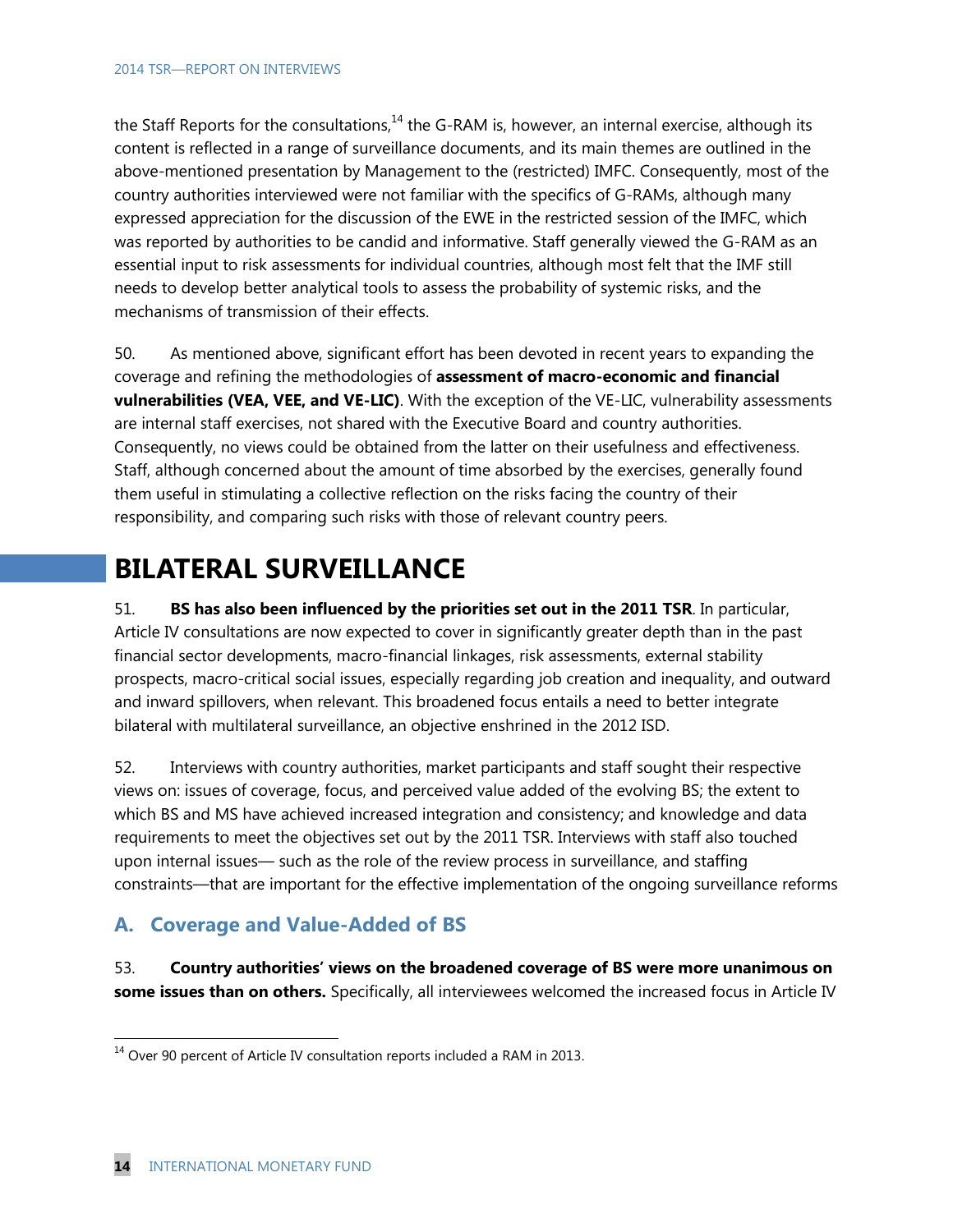consultations on financial sector developments and their implications for the real economy, the public finances, and the balance of payments. Many noted, however, that both the theoretical modeling and the empirical assessment of macro-financial linkages are still very much work in progress, and called for further efforts by the Fund in this important area, including in gathering the necessary granular data (see sect. V below).

54. Most authorities also welcomed the streamlining and increased focus on risks of the **FSAPs**, although some felt that the IMF should go further in those directions<sup>15</sup>. Many authorities from countries that had fairly recently had an FSAP indicated that they had found the exercise very valuable, despite the time and manpower resources involved. However, they noted that follow-ups of FSAP findings and recommendations by subsequent Article IV mission teams had varied significantly in quality and depth, depending on the presence or absence of an experienced MCM staff member in the team. Some authorities, especially from smaller countries, would like to see more frequent FSAP updates, even at the cost of reduced coverage of the exercise.

55. **Most country authorities also welcomed the increased focus of Article IV consultations on risks**. However, several cautioned about potential adverse repercussions of the publication of a staff judgment on the probability of emergence and impact of such risks, in conditions of heightened market sensitivities. Some also emphasized the need for the staff to recognize more explicitly idiosyncratic risks facing their countries, due, for example, to conflict situations in neighboring countries, or to natural disasters, and to take them appropriately into account in recommending policy responses.

56. **Authorities' views were more varied regarding the coverage of social (poverty and income inequality) and other structural issues (such as labor markets, regulatory and sectoral issues) in Article IV consultations**. Some strongly endorsed the increased focus of the IMF on such issues. As one country authority put it: "The IMF's focusing on its narrow mandate is not tenable anymore. The Fund needs to take the broader context into account and should be more holistic in its approach." While these authorities generally recognized that most IMF staff has limited expertise on such issues, they urged both greater cooperation with other institutions (such as the OECD, the MDBs, the ILO, and others)<sup>16</sup> more specialized in those areas, and increased efforts by the staff to deepen their knowledge of the issues. Most, however, agreed that the IMF should focus on structural issues only when they are macro-relevant. In contrast, others felt strongly that the IMF staff should stick to its traditional areas of comparative advantage (macro, external, fiscal, and monetary and financial), leaving to other relevant institutions to advise on structural issues outside the core Fund mandate, unless such issues passed a strict test of macro-criticality in the specific country's circumstances.

 $15$  The issues and trade-offs involved in this area are expected to be explored in detail in the forthcoming staff review of the FSAP.

 $16$  Several country authorities saw Bank-Fund collaboration in this area as having improved in recent years.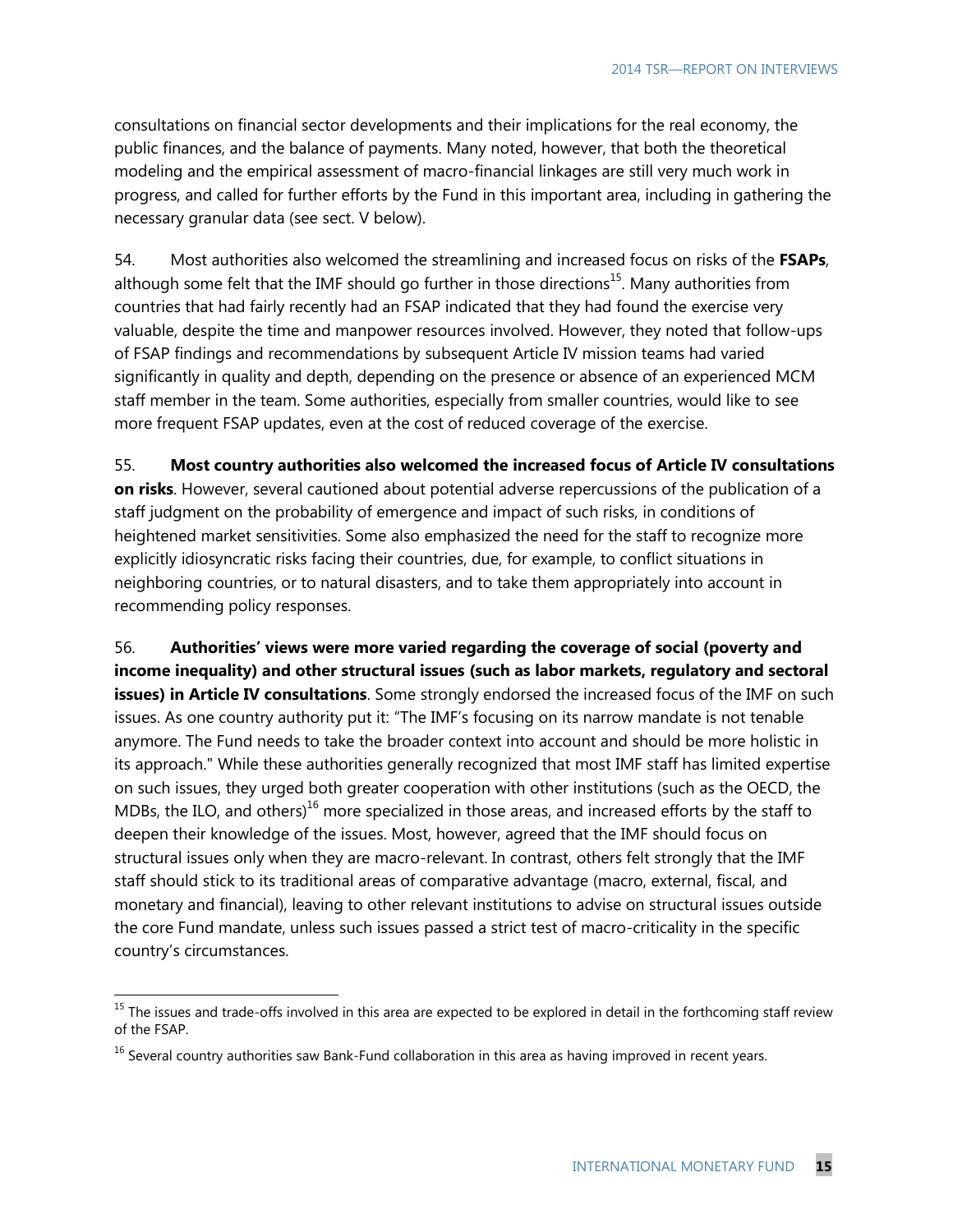57. **Country authorities' views were also quite varied regarding the value-added of IMF of their own countries.** There is an increasing sense that, as countries develop the capacity to do their own forecasting and short-term macroeconomic analysis, the edge that IMF staff enjoyed at those tasks in the past is diminishing. This was especially evident in the responses of advanced countries and large emerging or developing countries. Several authorities, including from small developing countries, mentioned that they found the advice provided to them in Article IV consultations too general, and insufficiently grounded in the institutional and socio-political specificities of their country, to be of great value in addressing their concrete policy challenges. Some contrasted this with the advice provided by the Fund through technical assistance, which they saw as more practically relevant and useful.

58. **What country authorities seemed to appreciate most was the broad international perspective the IMF staff can bring to the table, and they would like to see more use made of such perspective in surveillance activities.** Specifically, many indicated that they would appreciate the inclusion, in background papers for Article IV missions, of analyses of relevant experiences of other countries in addressing policy and institutional issues of current importance for their country.<sup>17</sup> Some authorities commented favorably on recent examples of "cluster" reports in the context of Article IV consultations that explored in depth issues common to a number of countries (such as banking issues in Nordic countries, or trade linkages between Germany and Eastern European counties).

59. **Staff views on the expansion of coverage of BS were also mixed.** Most area department staff supported the increased focus on the financial sector, and appreciated the added expertise in this area that they had acquired in recent years. They also generally supported the more systematic focus on risks and the requirement to discuss such risks with country authorities within the framework of the risk assessment matrices (RAMs). However, several complained that the preparation of the RAM was largely a box-ticking exercise, still lacking a strong analytical basis. Staff also indicated that in many cases it had proven difficult to engage authorities in a meaningful discussion of tail risks and of appropriate policy responses to them.

60. **Staff views differed especially on the coverage of structural issues**. Several of the area department staff interviewed said that they lacked the necessary expertise to deal with structural issues in areas not closely related to the Fund's core mandate in an acceptable degree of depth, and that attempts to advise authorities in these areas could undermine the credibility of the IMF advice in its main areas of expertise. However some mission chiefs, especially for developing countries, disagreed, believing that the IMF could not be silent on macro-relevant structural issues, and should invest in building the needed in-house expertise, albeit capitalizing on relevant work of other national and international institutions. Both categories of staff indicated that they would welcome

 $17$  The organizational and staffing implications of such desiderata are discussed in Sect. V below.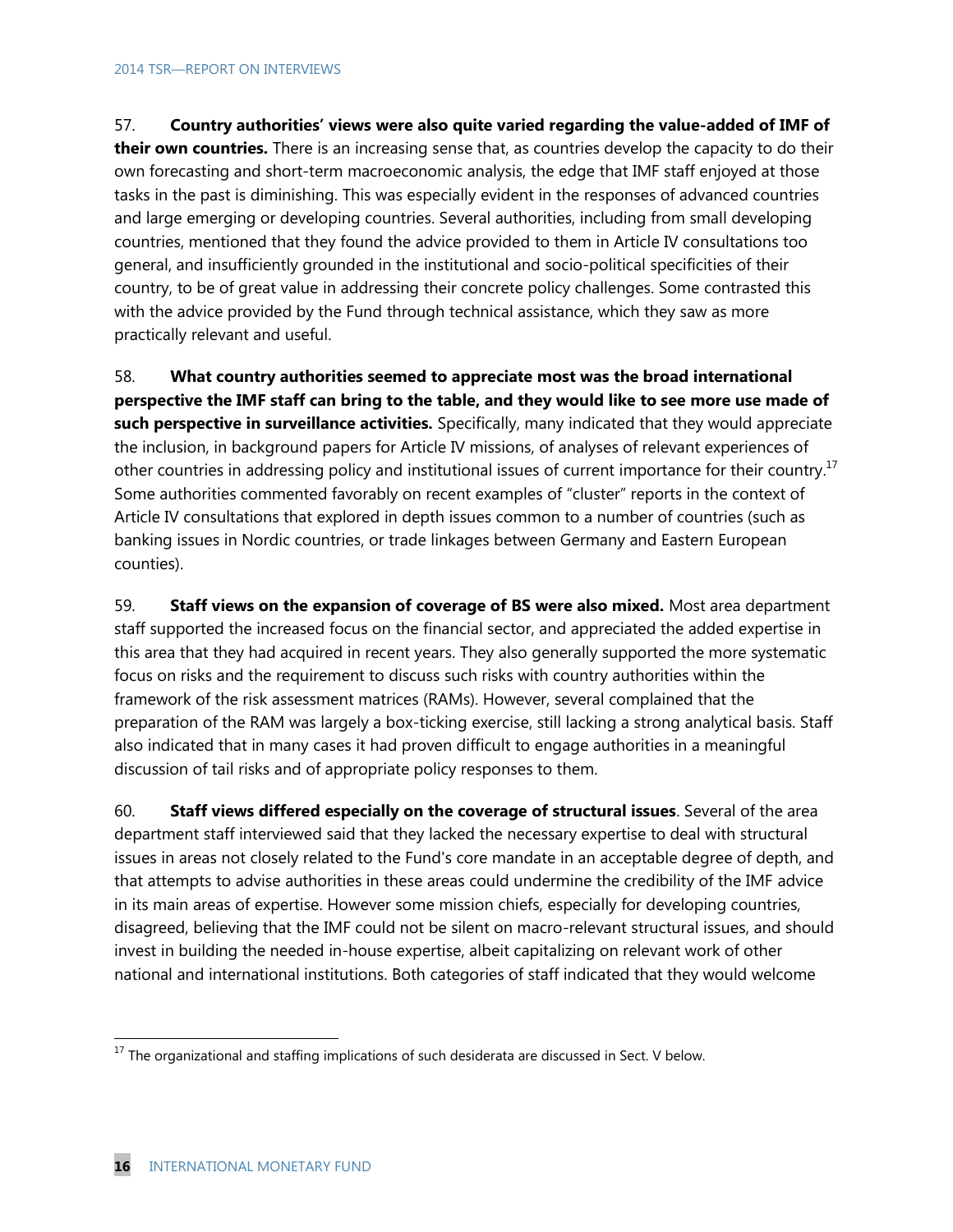more clarity from Management and the Executive Board on the desired extent of IMF involvement in these issues, and on the related resource requirements.

61. Area department staff agreed with the need to strengthen cross-country analysis in Article IV documents (staff reports and especially Selected Issues Papers), but for the most part felt that the necessary expertise for that resided mainly with functional departments, whose growing involvement in MS and other activities had resulted in some reduction of support to BS activities. They also would like to see greater support by these departments in making the policy advice provided to countries in Article IV consultations more specific and practically oriented.

#### 62. **Views of market participants on the value-added of BS were relatively homogeneous**.

They generally emphasized that the (at best) annual frequency of Article IV staff reports means that the latter are inferior to investment banks' newsletters or to more frequent country sources, such as central bank or ministry of finance reports, as sources of information on current developments in individual countries. However, the Article IV reports are seen as providing a more independent and deeper analysis of macroeconomic trends, policies and prospects than most alternative sources of information, and are substantially valued as such. Market analysts find them especially useful as a compact but comprehensive source of macroeconomic information for countries that they do not follow closely on a day-to-day basis.

## **B. Integration and Consistency of BS and MS**

63. Operational guidance provided to the staff on the conduct of Article IV consultations, following the 2011 TSR and the adoption of the ISD, emphasizes the need to include detailed discussions with the authorities of inward spillovers, outward spillovers when relevant, risk assessments, and financial and external stability, all areas that are also the focus of various MS products. This poses the **question of integration and consistency of the two dimensions of IMF surveillance.** 

64. As indicated in previous sections**, country authorities generally welcomed the ongoing efforts to better integrate bilateral and multilateral surveillance. As concerns consistency of messages,** several authorities regarded the analysis of other countries in MS documents as more candid than in Article IV reports. When, however, faced with differences in messages regarding their own country, they tended to privilege those in the Article IV report, as being more attuned to the economic, institutional and political "realities on the ground". In particular, several EM countries complained about what they considered an excessive pessimism about their vulnerabilities in the GFSR. Some authorities expressed similar views on messages from the spillover reports and the pilot external reports.

65. **Staff views on consistency were quite varied**. Several area department staff complained about a "cacophony of messages" between MS and BS documents in some instances. Some felt that Management should play a more active role in arbitrating differences of views among staff about policy advice provided to individual countries. Many complained about the large amount of their time absorbed by reviewing MS documents to avoid inconsistent messages. The spillover reports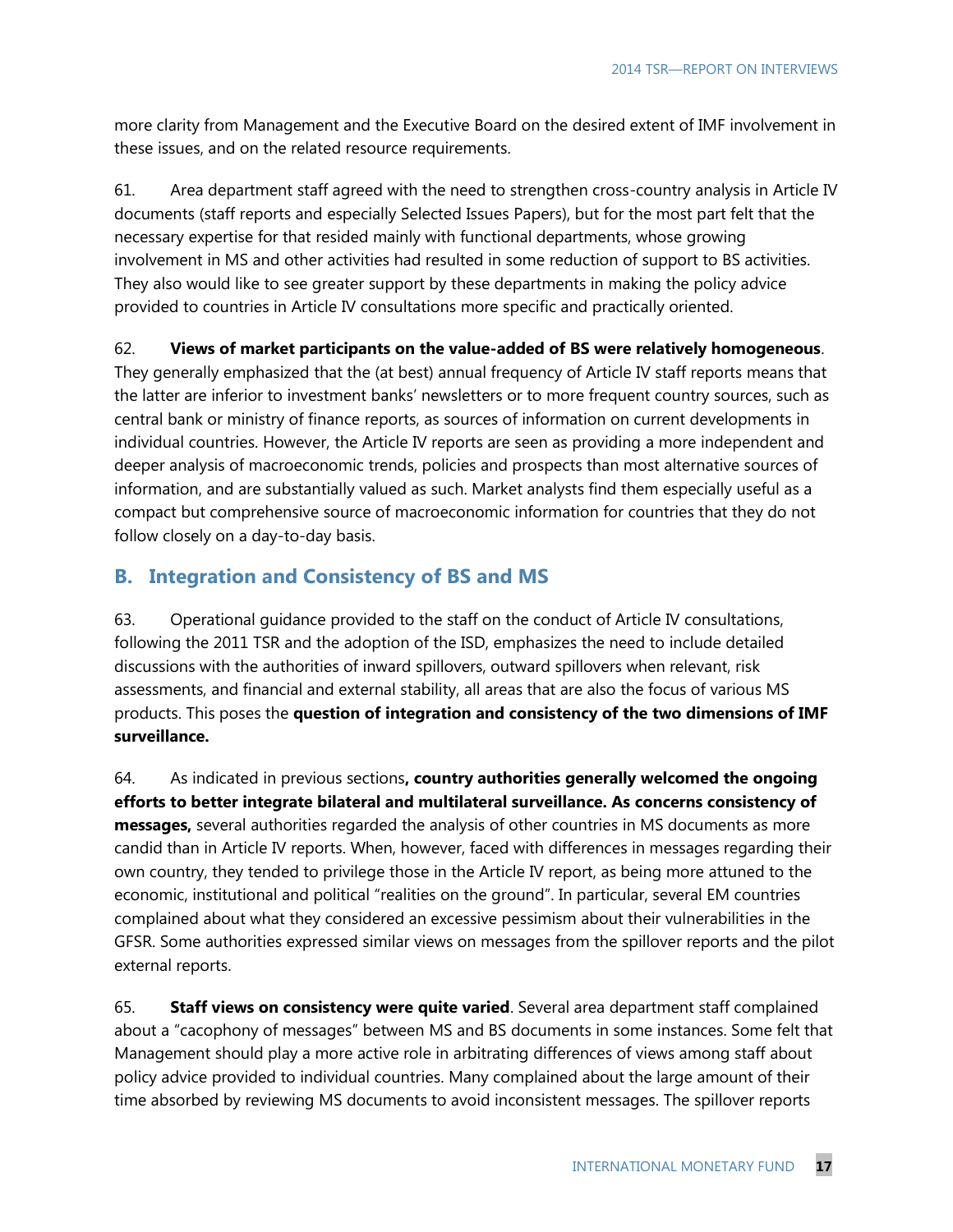came under particular criticism by some mission chiefs who found its methodology of analysis opaque (some called it a black-box), difficult to explain to the authorities, and thus potentially detracting from, rather than supporting, the bilateral policy dialogue.

66. Not surprisingly, most staff from functional departments interviewed held different views. They saw MS products as providing a broader perspective on countries' economic developments and policies that is required by the growing global interconnectedness, and represents a useful check on the advice provided by the IMF in BS activities. These staff also emphasized that Article IV consultation missions could and should draw more from MS work in their discussions with the authorities of the issues of spillovers, and of financial and external stability issues.

67. In summary, feedbacks from both authorities and staff suggest that, although progress has clearly been made in integrating bilateral and multilateral perspectives in IMF surveillance, further efforts are needed to strengthen interdepartmental cooperation and synergies to achieve the desirable extent of such integration.

# **EVENHANDEDNESS AND TRACTION OF SURVEILLANCE**

### **A. Evenhandedness**

68. **The perceptions of country authorities interviewed concerning the evenhandedness of IMF surveillance varied widely**. Most **authorities from the advanced countries** expressed the view that surveillance is reasonably evenhanded, although some noted that sometimes it was not as forceful as it should be (particularly as regarded countries other than their own). Some mentioned that the complex politics in the most powerful countries—and particularly the US—made it virtually impossible for the IMF (or anyone else) to have much impact<sup>18</sup>. Nevertheless, several of these authorities noted a number of recent developments—notably, the increased focus on spillovers, the adoption of the ISD, the requirement for systemic countries to undergo FSAPs, the calls for global rebalancing, and the more flexible attitude of the IMF to issues such as capital controls and countercyclical fiscal policies—as evidence of increased evenhandedness of the Fund.

69. In contrast, some of the **emerging market countries** complained that the IMF emphasizes their vulnerabilities significantly more than those of advanced countries. Several felt that "the Fund still pulls its punches with its advanced members." By way of example, some mentioned that Management had seemed reluctant in the past to allow an early discussion in the Executive Board of developing vulnerabilities in Euro area countries. Many EM authorities complained that the IMF's analysis of spillover from unconventional monetary policies of advanced countries had underestimated the risks posed by such policies for their capital account. Some also expressed

 $^{18}$  This view was also echoed by several of the market participants interviewed.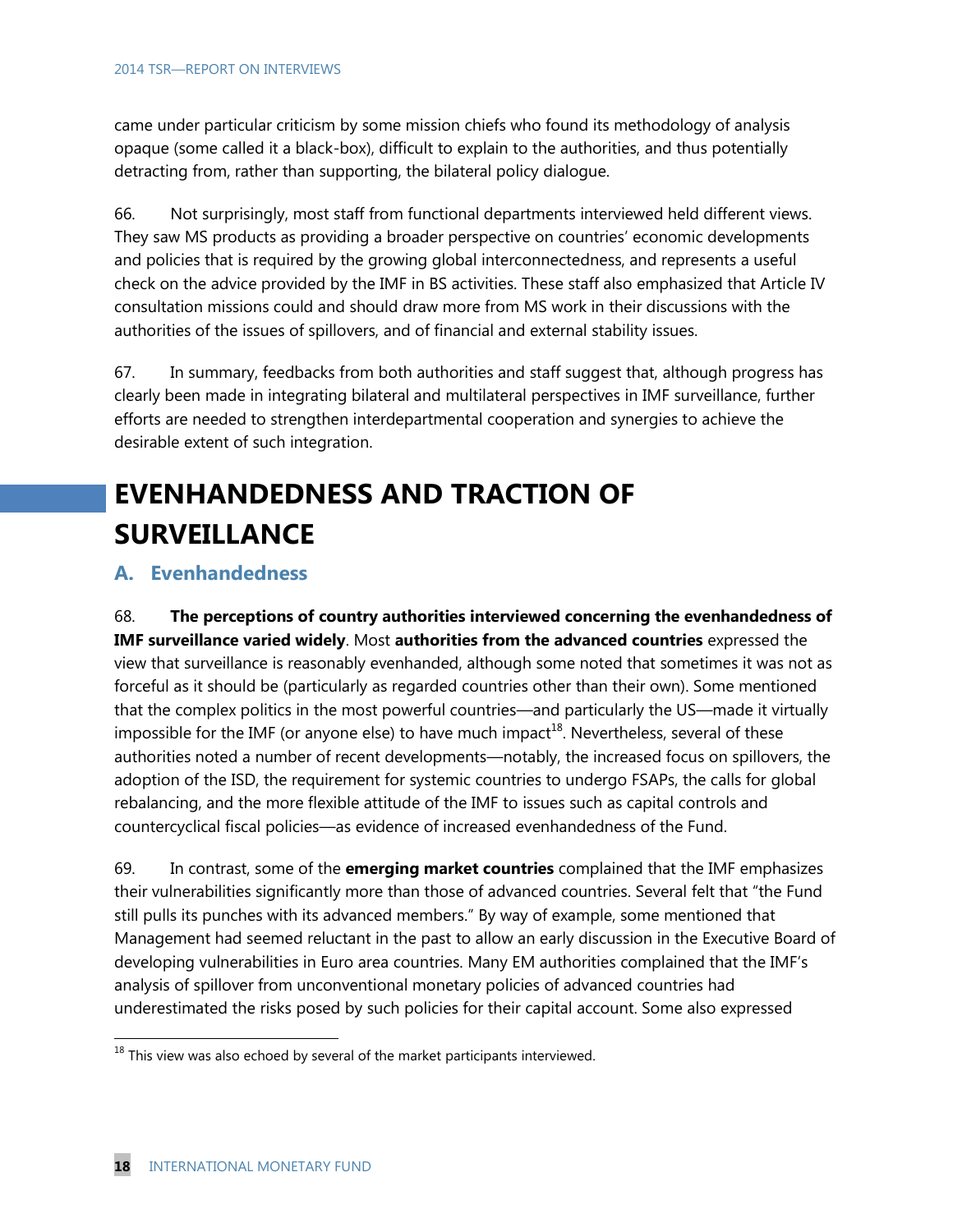unhappiness with what they saw as a more accommodating attitude of the IMF towards large Asian countries (especially China). **Smaller and low-income countries** interviewed appeared less concerned with a lack of evenhandedness, or perhaps more resigned to it.

70. Some **members of a monetary union** felt that the IMF should be more sensitive to the constraints that such membership imposes on the country's policies, and appropriately factor them in its recommendations. However, others welcomed the different perspectives that the IMF may bring to the analysis of their policies, and saw them as bringing more balance to the policy debate within the union.

71. Some of the **mission chiefs to non-G20 countries** complained that an excessive portion of staff resources is being devoted to supporting G-20 countries that account for less than 15 percent of the membership (in number, albeit for more than three quarters in economic weight). In their view, this significantly constrains the depth of analysis, and impacts adversely the quality of the advice the IMF provides to the rest of its members. Moreover, most mission chiefs and a number of authorities noted that the present governance of the IMF makes it difficult for the institution to be very critical of its major shareholders. Some, however, noted an improving trend in this area. They pointed to the rather forceful remarks by Management on slow progress in addressing banking weaknesses in Europe, and on the political fight on raising the US debt ceiling as good recent examples in this respect.

### **B. Traction**

72. **Most country authorities emphasized that they attach significant importance to Article IV consultations**. Missions generally have access to top economic policy makers, at least to present their concluding remarks. In most cases, authorities are willing to listen to criticisms in private, but are more sensitive to their public airing (**the long-standing tension between the "trusted advisor" and "ruthless truth-teller" roles of the IMF**). Mission chiefs noted that both the sensitivity to criticisms and the degree of candor in the consultation discussions depend on personalities, but especially on the country's history of relations with the IMF, and on the IMF's image with the public at large. Authorities who have been involved in negotiations for Fundsupported programs find it more difficult to "agree to disagree", when they move to surveillance mode. Asian and Latin American authorities tend to be more sensitive to criticism than those from Eastern Europe and Africa, partly reflecting the legacy of the IMF's role in past crises in the respective regions.

73. **Some authorities noted that the IMF's transparency policy has made the abovementioned tension more acute, but there were no calls to "turn back the clock" on that policy**. Some remarked that the staff needs to be more sensitive to the damage that certain statements (e.g. about the degree of exchange rate misalignment) can make in periods of heightened market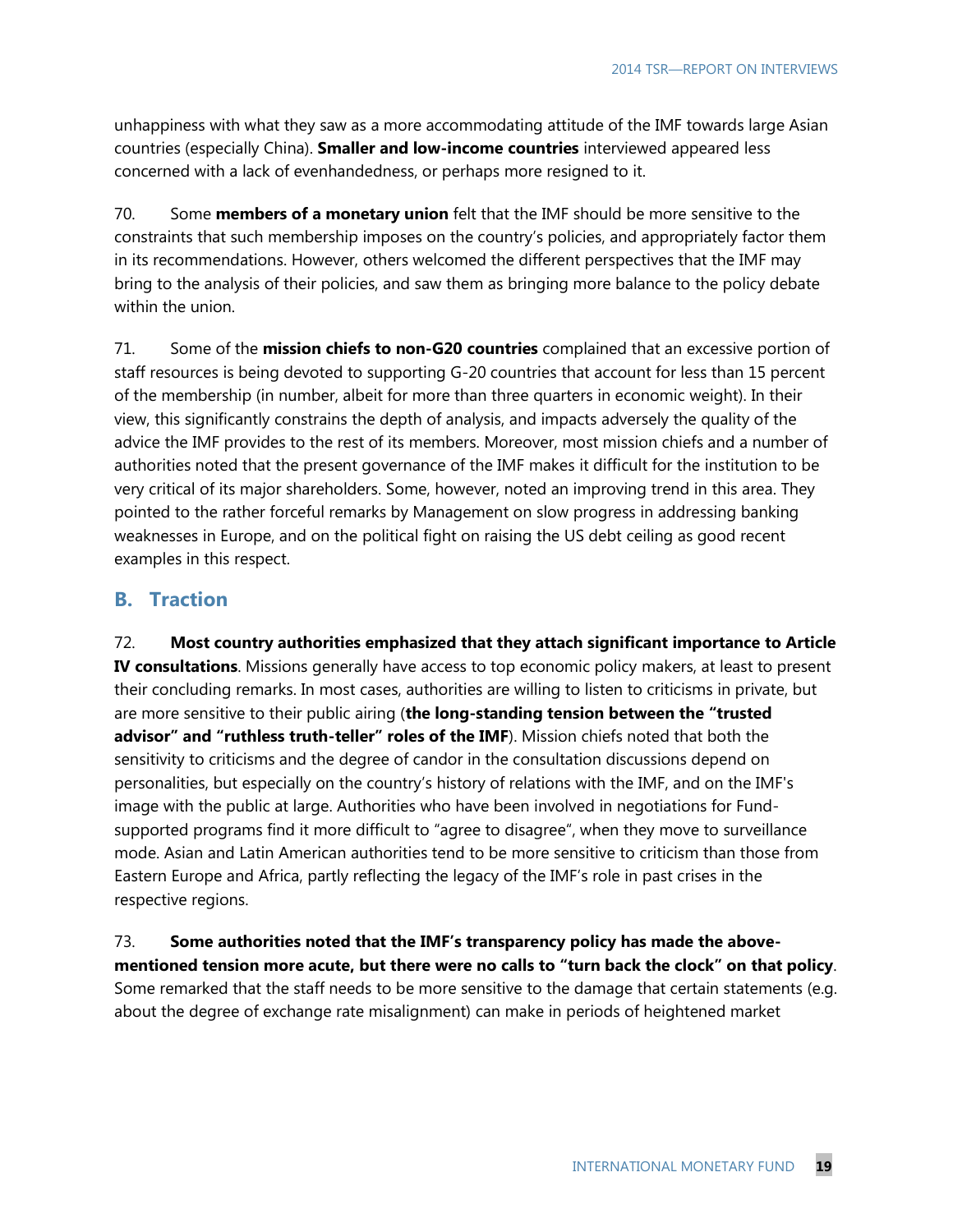concerns.<sup>19</sup> Mission chiefs indicated that considerable time has to be devoted to fending off unjustifiable requests for deletions from Article IV documents. They welcomed the strictness of the rules in this area as it provides a defense against sometimes inappropriate country pressures.

#### 74. **The degree of exposure of missions to stakeholders outside the government varies**.

Most countries allow the mission to have contacts with banks, business associations and labor representatives. Some countries allow it also to talk to the press on background or for the record, to CSOs, and to opposition members. Others are more restrictive in this respect, citing concerns over possible misuse of IMF staff views by the press or opposition parties for political purposes.

75. Regarding the **traction of IMF advice**, some authorities noted that sound economic analysis is a necessary but not sufficient condition for such traction, as government policies have to reflect socio-political factors that may not be adequately taken into account by the IMF staff in its recommendations. As one delegation put it, the IMF should recognize that it is a voice in the choir, not the sole (or even the main) influence on policy-making. Several interviewees did not like the summary assessment of compliance with past IMF recommendations in the related box in Article IV consultation reports, because they saw it as "backward-looking" and even somewhat demeaning.

76. Several authorities commented that the traction of Fund surveillance had also much to do with the quality and openness of their dialogue with the IMF staff. Prior consultation on the issues of particular interest or concern to the country (which is now a common practice by Fund teams), with a view to preparing in depth and practical analyses of such issues, and a focus in the consultation discussions on such issues, were seen important for the effectiveness of the IMF advice.

77. Authorities also stressed the importance of a receptive attitude to their views by the staff. A few expressed concern that some mission teams appeared to arrive in the country with already firmly held views on the main policy issues, and not to be really engaging in an open dialogue with their counterparts. This attitude was seen as quite detrimental to the effectiveness of surveillance.

78. A number of authorities mentioned the relatively rapid turnover of mission teams as a factor that often weakens the traction of surveillance. In the view of these authorities, traction has to be earned by IMF mission teams through in depth knowledge of the country's specificities, not only macro-economic, but also institutional and socio-political ones; and by building mutual trust with country counterparts. Both require time, a fact that, in these authorities' view, is given too little weight in personnel policies in the IMF that encourage relatively rapid mobility.<sup>20</sup>

<sup>&</sup>lt;sup>19</sup> Fund staff have been accommodating of requests for deletions in published staff reports of quantifications of the degree of an exchange rate misalignment under the market sensitivity criteria.

<sup>&</sup>lt;sup>20</sup> These authorities did not seem aware of recent initiatives by IMF Management and SPR to limit short termmobility and to strengthen requirements for more effective handover of desk assignments.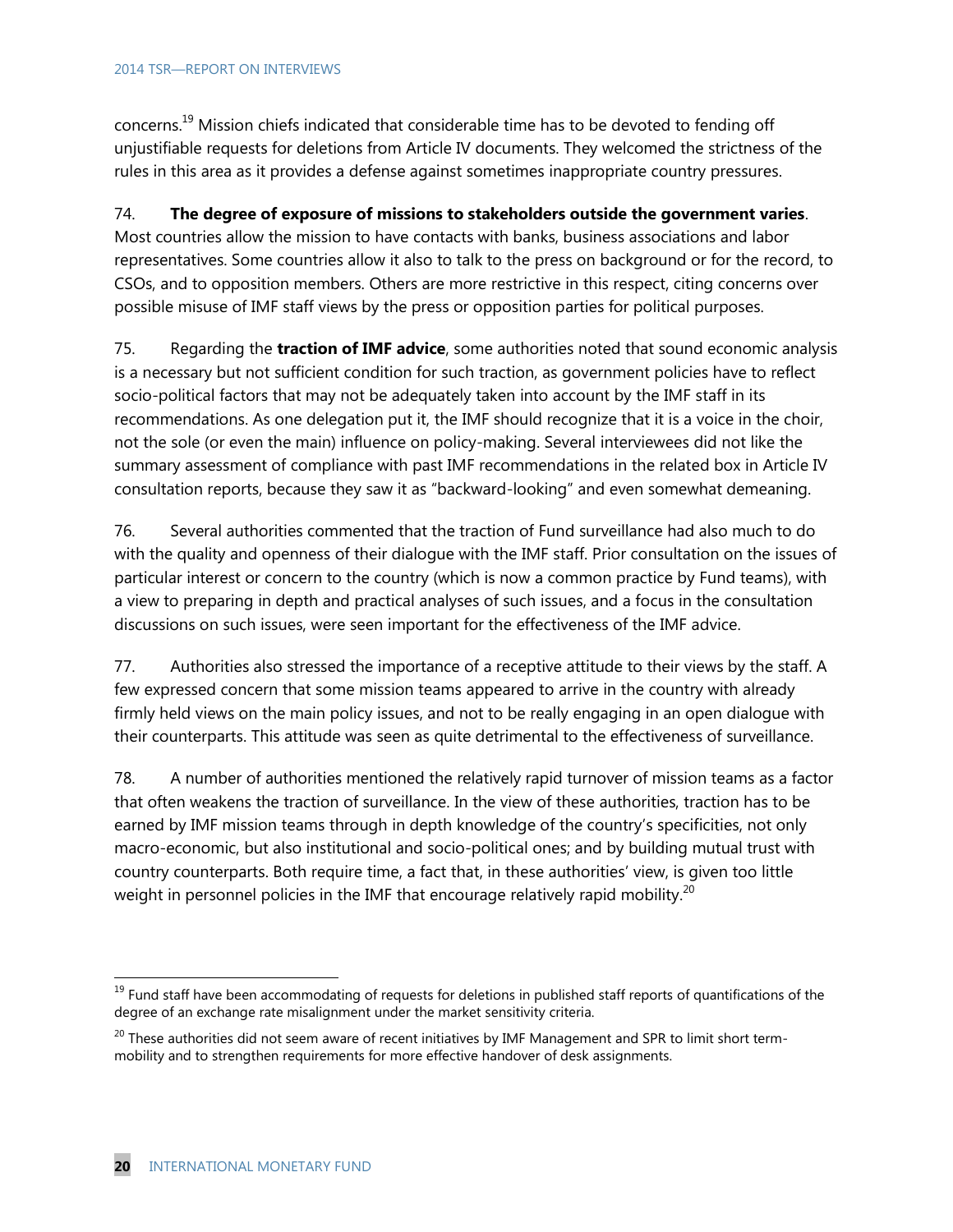## **DATA AND ORGANIZATIONAL ISSUES**

### **A. Knowledge and Data Management**

79. Many comments from those interviewed—especially from staff, but also from some authorities and from financial market participants—echoed long-standing complaints about the state of data management in the IMF, and more generally, about the state of storage and retrieval of the wealth of economic and policy information gathered by IMF staff in its interactions with member countries. Several country authorities and most market participants indicated that they would like to see the IMF play a greater role as a collector and aggregator of economic and financial data.

#### 80. **There have been many efforts over the years to address knowledge and data management issues, but the interviews reported here suggest that more needs to be done**.

The IEO has begun an evaluation of data issues in the IMF. $^{21}$  Moreover, there has been an initiative (the Knowledge Exchange) to improve the facilities for the storage and retrieval of documents in the institution.<sup>22</sup> An assessment of the progress to date is beyond the scope of this report. What is reported here are the views of interviewees on main current weaknesses in knowledge and data management and availability.

#### 81. **Five issues were highlighted**:

- 1) There is no readily accessible and well organized source of information on countries' experiences in macroeconomic and financial policy and institutional reforms. Much of the staff knowledge on such experiences rests with individuals (in both area and functional departments) and often is lost when these individuals move on to different assignments, a problem thought to be aggravated by the increasing mobility requirements within the institution. There appear to be inadequate incentives for the staff to build and maintain knowledge bases, beyond basic spreadsheets.
- 2) Many databases compiled and used by the country desks are not well documented, use data that differ from those in IFS,  $^{23}$  and are generally not retrievable, except by direct request to each desk.

 $^{21}$ The proposed evaluation will seek to examine whether the IMF's activities regarding data and statistics—including data collection, management, dissemination, and policies—are adequate for fulfilling the IMF's mandates in a rapidly evolving global economy. The aim is to galvanize actions to fill demonstrated significant gaps in this important area.

 $22$  The Knowledge Exchange (KE) is a facility intended to more easily identify and share priority information among IMF staff, beginning with core IMF documents. The premise of the Knowledge Exchange is that information is an institutional asset that should be shared as widely as the sensitivity of the information permits.

 $^{23}$  This has been a long-standing issue, reflecting the fact that country desks need to employ data that is familiar to and used by country officials. These data often use different definitions than those employed in the IFS, which has a primary aim to provide data that is internationally comparable and consistent across countries.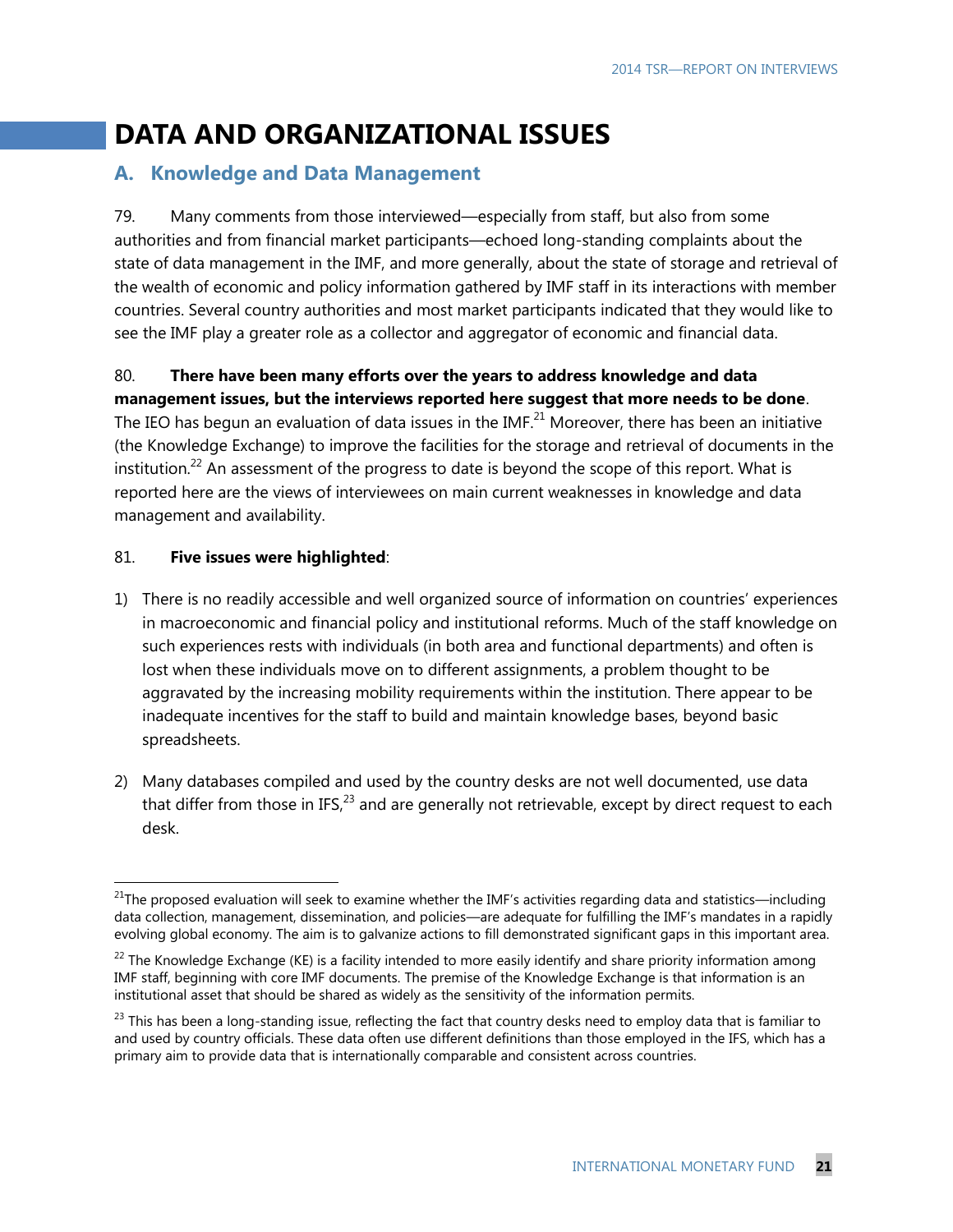- 3) Even data stored within IFS are not easily accessible to staff. A number of country desks reportedly use an outside vendor to access other countries' data, including those that are sourced by the vendor in the IFS database itself.
- 4) Proprietary data that is purchased by some departments cannot, under the purchase contracts, be made available to others. This is legally justifiable, but it results in a lack of access that affects country desk work, especially as regards developments in the financial sector. This may well be primarily a budgetary issue.
- 5) There are important gaps in both domestic and international statistics: currency mismatches including in rapidly growing corporate sectors in emerging economies; currency composition of official reserves; measures of the global exposures of banking groups; and many others. It is recognized that the IMF cannot be the gatherer and keeper of all such statistics. But it needs to be a force to press other relevant agencies to do more.

82. **The combination of these factors is thought to hinder staff in bringing the best analysis and policy advice to member countries**. Many mission chiefs feel unable to respond to the increasing calls from country authorities for staff to bring the experiences—both positive and negative—of other countries to the challenges they face. In some cases, mission chiefs overcome the hurdles posed by weak information systems by seeking out colleagues who have seen similar policy challenges in countries on which they have worked. But they complain that the process can be inefficient and time consuming, and holds no guarantee that the most relevant comparator cases will be brought to the attention of the country seeking such information. Some interviewees suggested that, at minimum, there should be a more powerful and better-designed search engine for staff to find Selected Issues Papers and TA Reports on policy challenges relevant to the country on which they are working. This would require more open access to TA reports. Others suggested that the regional units that prepare the REOs could be tasked with the development of comparable databases for their respective departments, and be required to share them with the rest of the staff. 24

#### **B. Organizational and Staffing Issues**

83. **Interviews with staff from both area and functional departments pointed to a number of organizational and staffing issues** that, if not addressed in a timely manner, may hinder further progress in the implementation of the IMF's reformed surveillance agenda. A generalized complaint by the staff in the **area departments** (with the exception of EUR that has received substantial additional resources to cope with the Eurozone crisis), is that the increased requirements of both multilateral and bilateral surveillance have had to be addressed with an envelope of resources that

 $^{24}$  It is important to note that countries seeking peer country comparisons and examples are often not looking only for comparators within their own region.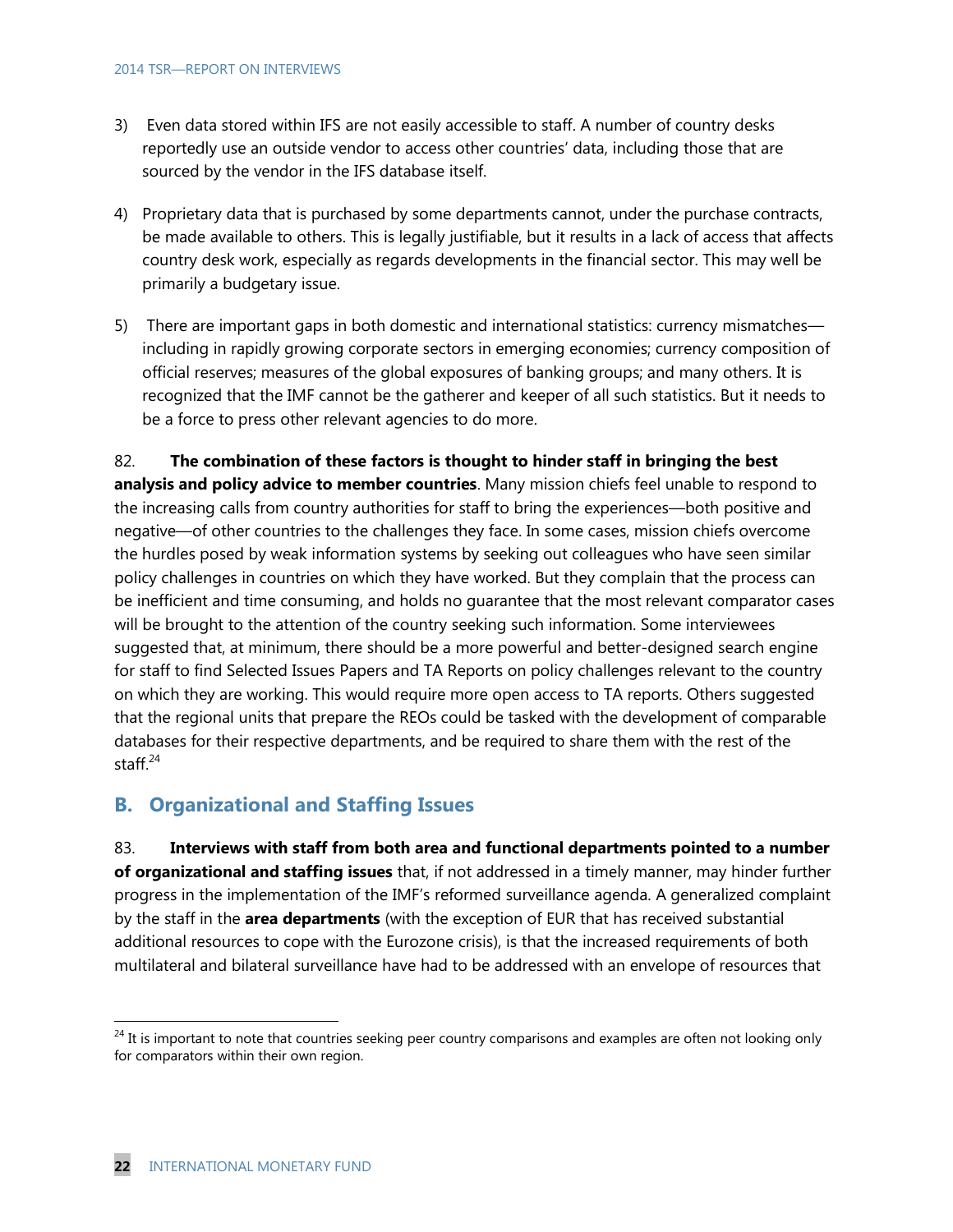has been slightly reduced from pre-downsizing levels.<sup>25</sup> This is thought to have resulted in inadequate staffing of missions, especially to smaller non-program countries, at the same time that the coverage of surveillance has been expanded, as discussed above, and authorities' expectations about quality and specificity of advice provided by the staff have increased. Also, significantly more time of the area department staff is absorbed by provision of information and data to the staff responsible for the new MS products, and by the review of these documents.

84. While resources of the four **functional departments** (FAD, MCM, RES, and SPR) most closely involved in surveillance activities have increased from their pre-downsizing levels, a large share of the increase is related to externally funded TA, the priorities of which are not necessarily always aligned with those of surveillance. The rest has been mostly devoted to MS, and policy development activities. The functional departments' support to BS, through both mission participation and review, has been squeezed, reportedly with some adverse impact on the quality of surveillance. As indicated in previous sections, country authorities value the specialized expertise that functional departments' staff can bring to the policy dialogue in Article IV Consultations, but the latter departments reportedly have been unable to meet many requests of area departments for participation in their missions.

#### 85. **There appears to have also been some erosion of the review function in recent years**,

despite efforts by MCM to strengthen its activities in this area.<sup>26</sup> Functional departments (except SPR that is required to review all countries) maintain a list of countries that they review. This list is discussed with each area department concerned. However, the number of countries reviewed was said to fall short of area departments' wishes. A number of staff suggested that the fact that document clearance is concentrated in SPR weakens incentives for other functional departments to devote adequate time and resources to the review of surveillance documents, especially in an environment of tightened budget constraints.

86. **Some of the area department staff interviewed faulted SPR for what they considered a "too legalistic" approach to review**, focusing too much on the extent to which various requirements set out in guidance notes have been met, and not enough on the substance of the advice provided in the Article IV and other reports. These staff expressed the view that SPR review officers should focus more on providing specific advice to mission chiefs on policy issues of relevance to their countries, and should solicit the advice of other functional departments when necessary. There was also a call from some area department staff for review officers in SPR to be in a better position to provide advice on countries that could serve as peer country comparators when

 $^{25}$  The total number of professional regular and contractual staff in area departments other than EUR has declined from 530 in FY08 to 521 in FY2014.

 $26$  MCM set up a Surveillance Review division in 2012, to better coordinate its activities in this area, promote a closer alignment of messages between the GFSR and Article IV reports, and support area departments in following up on FSAP recommendations in Article IV consultations. It has also designated five senior staff to act as initial contact points for the respective area departments.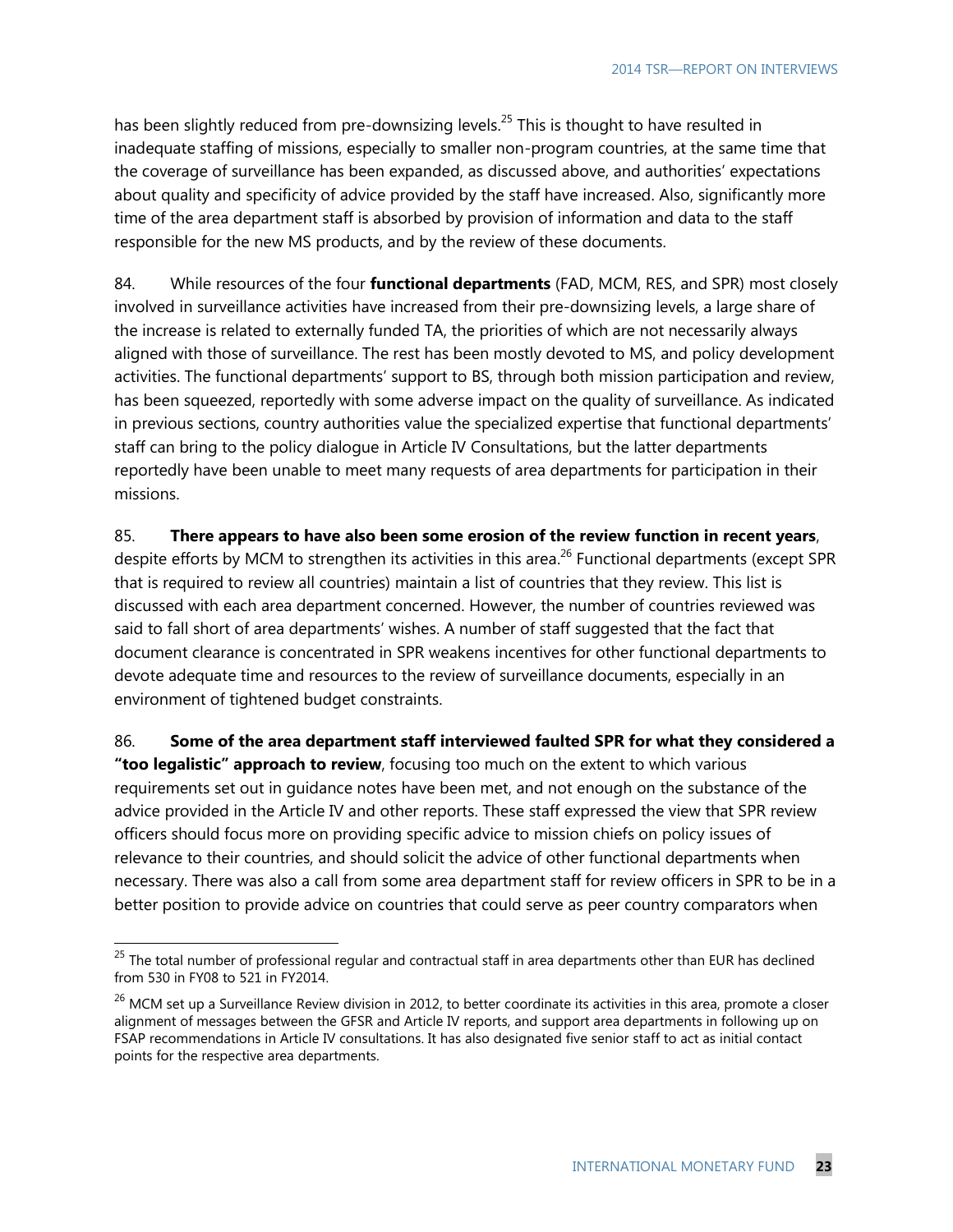authorities were asking for such studies. It was recognized that this would require considerable experience and time—both of which were thought to have suffered from the downsizing exercise and from the increased focus in SPR on policy development and MS activities, at some cost for the review function. SPR staff recognized that bringing the cross-country perspective into surveillance, including through the review process, remained a work-in-progress. However, they questioned the suggestion that the increased emphasis in the review process on integrating analysis of risks, vulnerabilities, and spillovers into bilateral surveillance arising from the recommendations of the 2011 TSR—has diluted its focus on other important country-specific policy issues. In this context, they noted that feedbacks they had received from area department staff on the new, more interactive, review process had been consistently positive, in part because it was seen as helping to home in on core issues more effectively.